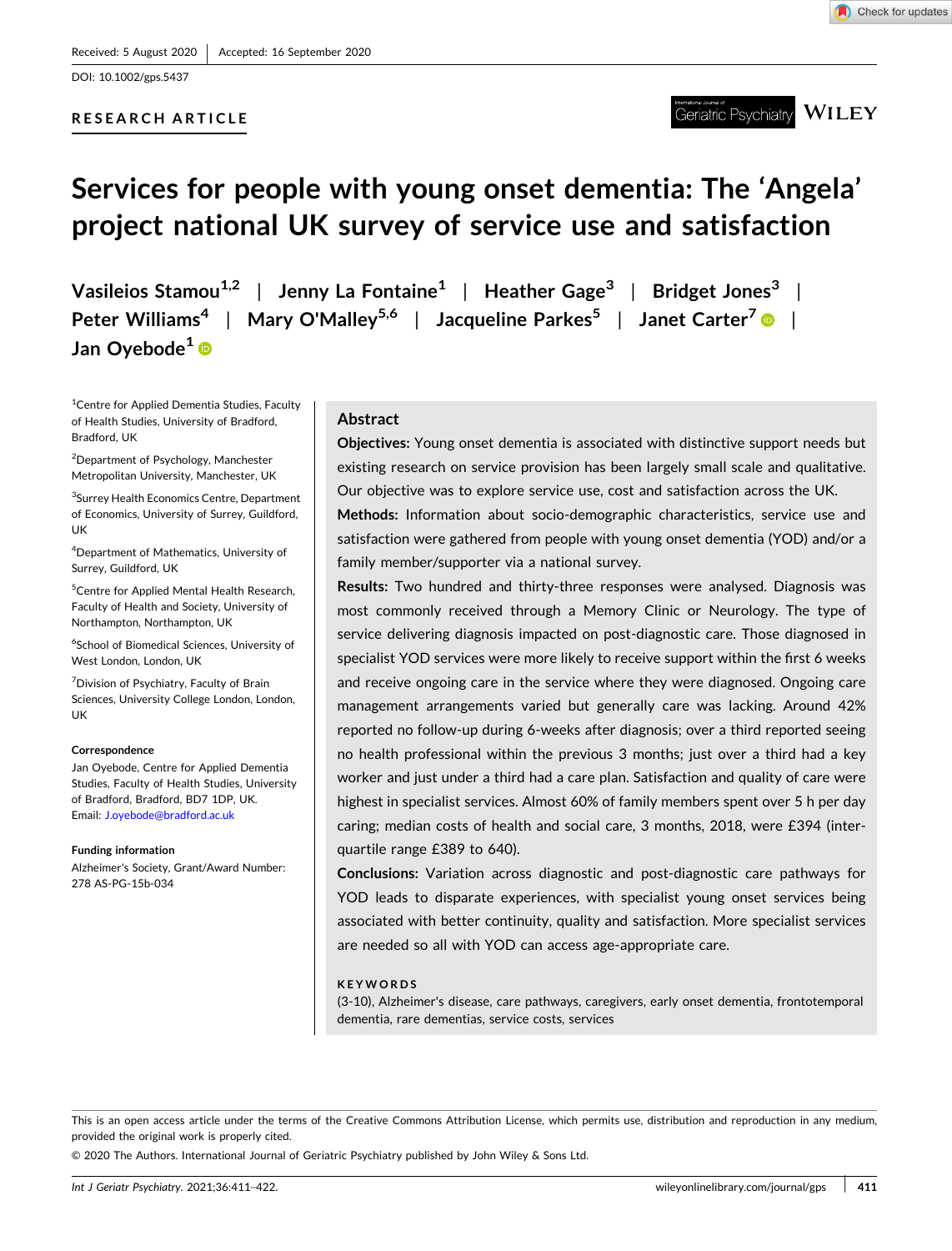# **1** <sup>|</sup> **INTRODUCTION**

Although dementia predominantly affects older people, an estimated 5.5% of those diagnosed have young onset dementia (YOD); where symptoms develop <65 years.<sup>1</sup> UK numbers are estimated as  $42,325.2$  $42,325.2$  $42,325.2$  Those living with YOD have distinctive and wide-ranging needs due to age, life stage, $3-6$  $3-6$  and the range of rare diagnoses.<sup>[7](#page-11-0)</sup> Specialised, tailored, well‐integrated YOD services, that provide continuity of care, are widely seen as central to addressing these challenges.<sup>8-[13](#page-11-0)</sup> Available evidence, however, indicates problematic issues and gaps in provision. Delays to diagnosis and misdiagnosis are  $common<sup>8,11</sup>$  $common<sup>8,11</sup>$  $common<sup>8,11</sup>$  due to the rarity of YOD and the heterogeneity of presenting symptoms, which leads to multiple pathways to diagnosis. $13,14$  In addition, effective post-diagnostic services are lacking. $15$ In a recent UK‐wide survey of healthcare professionals involved in services for YOD, 54% reported no access to a consultant with a special interest, 28% reported no post-diagnostic support and only 25% reported access to age-specific post-diagnostic support.<sup>16</sup> Consultation with people with YOD and family carers<sup>[17,18](#page-11-0)</sup> highlights key barriers to post-diagnostic support, including lack of: ageappropriate services information to allow timely access and poor service continuity in the transition from diagnosis to post-diagnostic support.

Existing studies on post‐diagnostic YOD services have tended to be small‐scale and qualitative, with a lack of information on service costs. $8,11,12$  This paper reports the findings from a large-scale, UKwide survey of people living with YOD and carers. The aim was to gather baseline information on current YOD service delivery and explore how patterns of care link to quality of care, user satisfaction and costs, in order to inform commissioning and service provision.

# **2** <sup>|</sup> **METHODS**

A cross‐sectional UK‐wide survey was conducted, gathering data from people with YOD and/or an involved family member or supporter (referred to from hereon as 'family member') on sociodemographic characteristics, service use, satisfaction and positive experiences of support. This article reports the service use, cost and satisfaction data.

# **2.1** <sup>|</sup> **Measures**

The survey (Data S1) was developed by the research team and piloted twice with members of the project patient and public involvement group to ensure wording and questions were suitable. It included four parts. Part 1 comprised open‐ended questions on positive experiences of service support (reported elsewhere $19$ ) and a 7‐point Likert‐scale rating of overall satisfaction with quality of services. Part 2 requested socio-demographic information about the person with YOD (age, gender, diagnosis, when symptoms appeared, date of diagnosis, number of prescription medications, how long the

#### **Key Points**

- � In the absence of detailed information on service use, costs and satisfaction for people with young onset dementia (YOD), a large national cross‐sectional, self‐ report survey was conducted of people with YOD and/or close supporters, receiving 233 usable responses
- � Nearly 60% of family members/supporters provided over 5 h of care a day for the person with YOD, with family members'/supporters' care being valued at over 20 times the cost of support from formal services
- � The majority of respondents were mostly or very satisfied with their care from services with higher satisfaction being associated with being managed by a specialist service and knowing who to contact with questions; reporting nobody or a general practitioner alone managed care on a regular basis was associated with lower satisfaction
- Specialist YOD services performed better than other types of service on quality indicators, including provision of support in the immediate period after diagnosis, continuity of services and providing care plans and key workers

person could be alone, household composition, place of residence, educational level, occupation, employment status, income). Part 3 asked similar socio‐demographic questions about family members, their time spent caring, extra hours on household tasks since diagnosis, supplementary help from others, and frequency of any respite services. Part 4 asked the type of service in which the person received the diagnosis and had regular follow‐up (YOD‐specialist service, memory clinic, older people's mental health, neurology, general practitioner), diagnostic tests, frequency of follow‐up appointments and support and services accessed in the past 3 months (6 months for hospital admissions). Four quality of care indicators were embedded (seeing the same professional at each appointment, having a care plan, having a key worker, knowing who to contact with questions about treatment and care). Questions mostly employed a yes/no or multiple‐choice format.

The opening question of the survey filtered respondents to four different completion pathways (person with YOD alone, with family member or with paid carer or family member alone). Wording was customised accordingly (e.g., referring to 'you' for person with YOD and 'the person with YOD' when a family member was the respondent).

# **2.2** <sup>|</sup> **Participants**

Those with a confirmed YOD diagnosis and family members/ supporters were eligible to participate. People with dementia related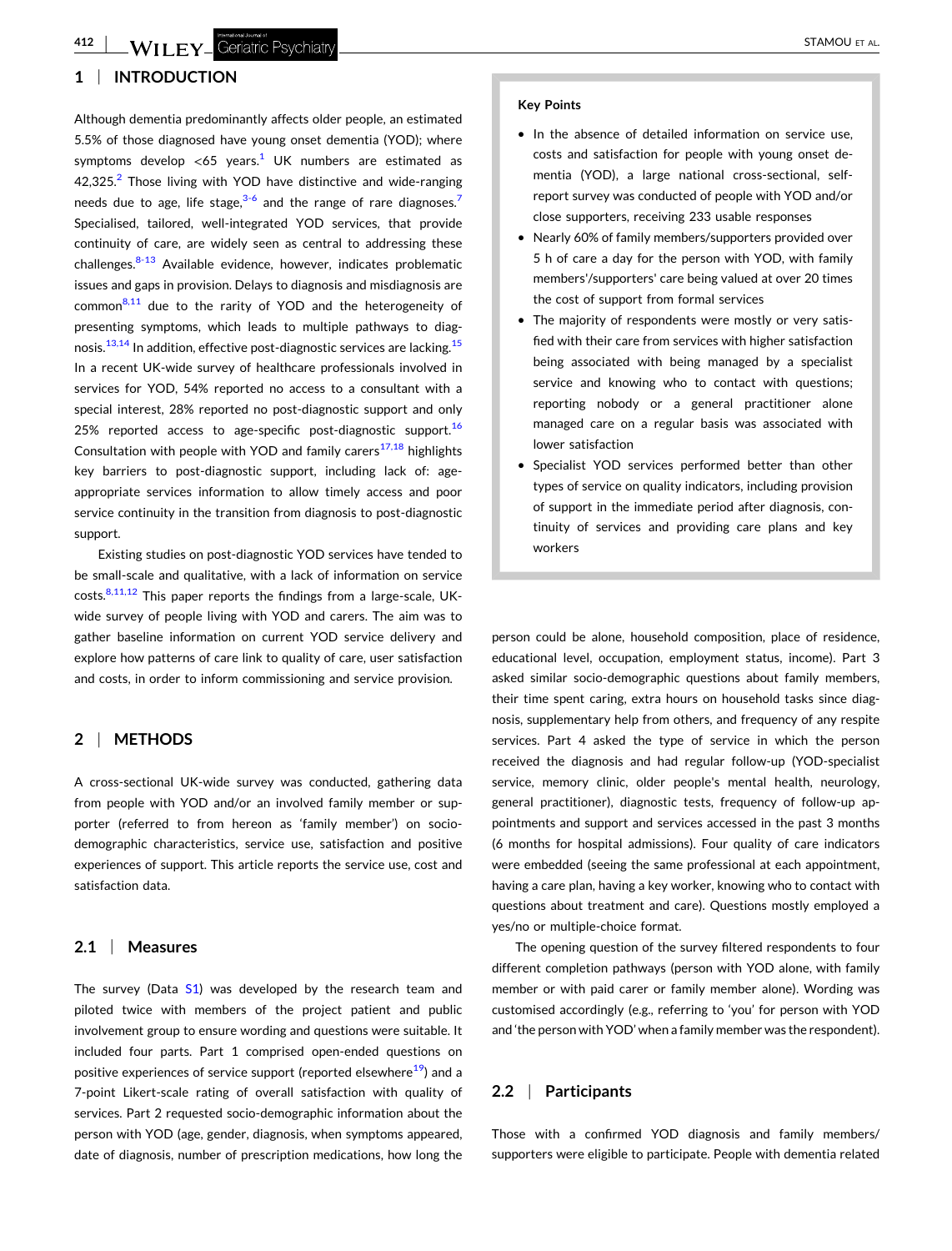to Down's syndrome, HIV, traumatic brain injury, Huntington's disease or alcohol-use were excluded, as these populations usually access different services. Participants were recruited through 14 UK National Health Service sites, purposively selected to include different diagnostic pathways (specialist YOD services, neurology, generic dementia services). A wide range of third‐sector organisations also advertised the survey and information was distributed via Join Dementia Research, a UK National Institute of Health Research register of potential participants. Sample size was not pre‐defined but we aimed to recruit as many participants as possible.

### **2.3** <sup>|</sup> **Procedure**

Health Research Authority ethical approval was granted (South Central Berkshire Research Ethics Committee, REC ref.: 17/SC/0296) and data were collected between August 2017 and September 2018. The survey was available through the user-friendly, Bristol Online Surveys platform (<https://www.onlinesurveys.ac.uk>). Paper copies could be requested from the researchers. Capacity to consent was assumed for those completing on paper or online. Respondents were invited to contact the researchers for help if necessary, in which case, capacity to consent was assessed, written consent was obtained and survey completion was conducted via Skype, telephone or face-to-face. Following completion, a list of national sources of support was provided to all respondents.

# **2.4** <sup>|</sup> **Analysis**

Responses to individual questions were combined across survey completion pathways. For analyses that compared completion pathways, responses from a person with YOD assisted by a paid carer were combined with responses from the person with YOD alone, since numbers were small and, in both pathways, responses provided the perspective of the person with YOD. For comparative analysis concerning diagnoses, these were grouped into: Alzheimer, Vascular and mixed Vascular/Alzheimer, Rest (Frontotemporal, Posterior Cortical Atrophy, Lewy body, other, unspecified). Background characteristics were analysed descriptively and compared between pathways using appropriate statistical tests.

Provision of tests at diagnosis and referral to post diagnostic services were compared across types of service in which diagnoses were given. Services received in the last three months (including informal care) were analysed descriptively. Exploratory analyses included: continuity between the type of service attended for diagnosis and for follow‐up care; associations between diagnosis and frequency of appointments with the service seen the most; associations between the type of service managing follow‐up care and participant location (urban vs. rural), frequency of follow‐up appointments, time since diagnosis, number of different health professionals seen and activities attended by the person with YOD in the previous three months, quality of care and satisfaction indicators.

Costs of care (British pounds 2018) were calculated over a 3‐month period, based on reported service use, in five groups: nurses and allied health professionals, medical, hospital inpatient, social care, family care (Table S<sub>3</sub> gives details and unit costs).

Multiple linear regression was performed for three outcome variables: satisfaction with care, total cost of health and social care, informal caring hours. Predictor variables included the characteristics of the person with YOD and the services they received (see Results for full list). Backward elimination was used to derive an initial model. This was then rerun with just the statistically significant predictor variables, to maximise the number of observations used, owing to the presence of scattered missing data.

# **3** <sup>|</sup> **RESULTS**

#### **3.1** <sup>|</sup> **Sample characteristics**

There were 233 usable responses. $20$  Data were obtained about the person with YOD from all responses ( $n = 233$ ) and from 185 family members (when a family member was involved in completion). In over half the responses, a person with YOD was involved in survey completion, alone ( $n = 39$ , 16.7%), with a paid carer ( $n = 9$ , 3.9%) or with a family member ( $n = 84, 36.1\%$ ). There were 101 (43.3%) family members completing the survey on their own, meaning family members were involved in almost 80% of all responses. There were no statistically significant differences between survey completion pathways on any characteristic related to the person with YOD or family member (data not shown).

Those with YOD were evenly divided between women and men, with a mean age of 62 years. They reported receiving the diagnosis a mean of 3.8 years previously, at the average age of 58 years (range 37–65). Just over half had Alzheimer's disease and the next most common diagnosis ( $n = 30, 12.9%$ ) was a variant of fronto-temporal dementia; the rest reported a variety of diagnoses, with 18 (7.7%) not knowing or not reporting dementia type. They were taking on average over four prescription medications. A small number reported being in paid employment, living alone or in a care home; just over 10% reported having children living in the household. Just over a quarter of those with YOD were not comfortable to remain home alone at all; just under a quarter were comfortable to be alone for 24 h or longer (Table [1](#page-3-0)).

Most family members were spouses and female, with a mean age of 59 years. They were taking on average one prescription medication. Over one third were in paid employment and more than half reported giving up work to provide care. Those in employment were, on average, younger (58.9 vs. 63.7 years) and there was less time since diagnosis (2.7 vs. 4.5 years; both, independent t test  $p < 0.0005$ ; Table [1](#page-3-0)).

The annual household income reported for the person with YOD was low, with a third reporting this to be under £12,000 and almost a further third reporting income between £12,001 and £20,000 (data not shown). £18,400 has been calculated as the minimum for an acceptable standard of living.<sup>[21](#page-11-0)</sup>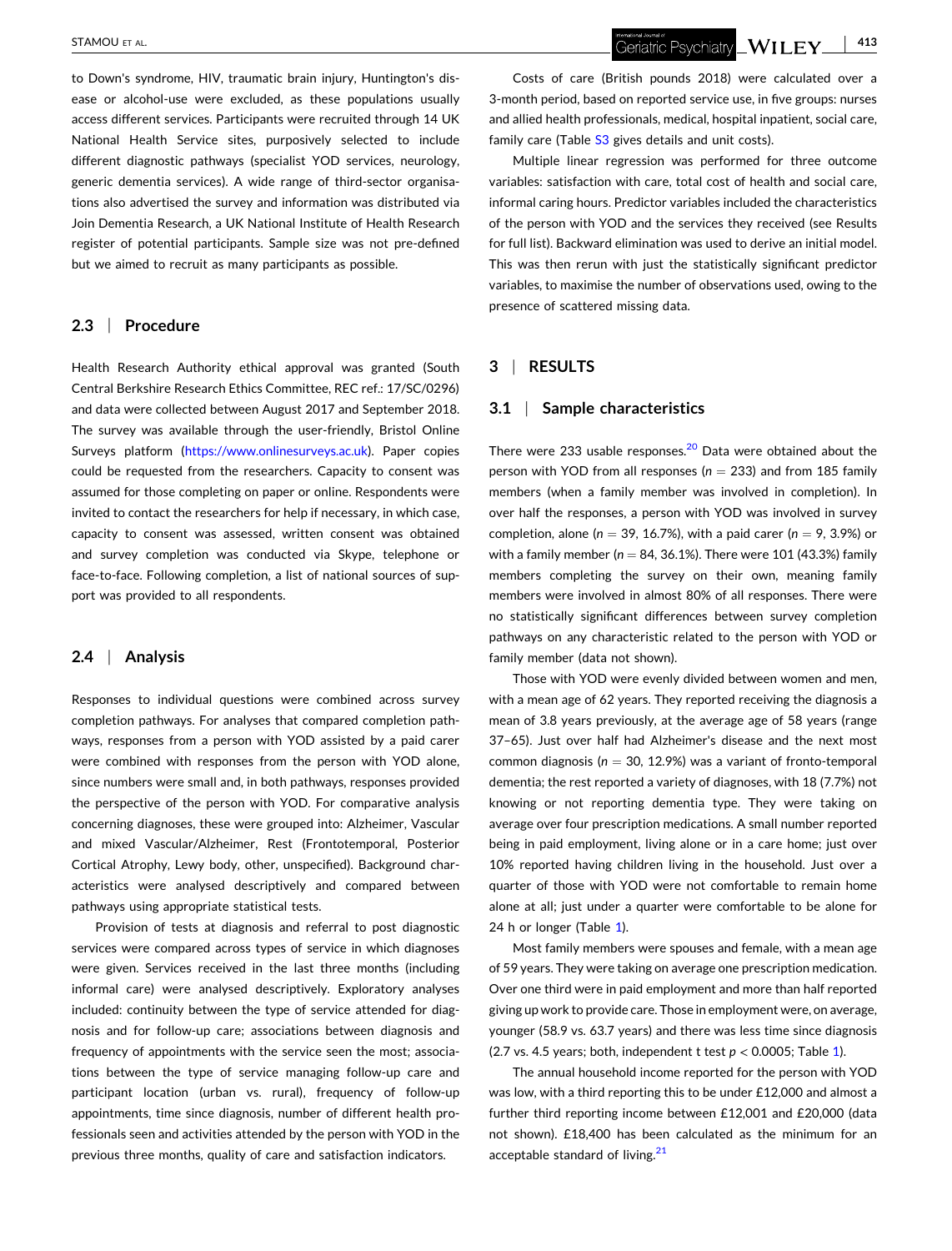- STAMOU ET AL.

# <span id="page-3-0"></span>**TABLE 1** Background information about the person with young onset dementia (YOD) and family member/supporter

|                                                        |              | Person with YOD $N = 233$ |      |
|--------------------------------------------------------|--------------|---------------------------|------|
| <b>Characteristics</b>                                 | $\mathsf{N}$ | $\mathsf{n}$              | %    |
| Gender                                                 | 233          |                           |      |
| Male                                                   |              | 118                       | 50.6 |
| Female                                                 |              | 115                       | 49.4 |
| Ethnicity                                              | 230          |                           |      |
| White                                                  |              | 223                       | 97.0 |
| Highest level of education                             | 230          |                           |      |
| $\leq$ 16 years                                        |              | 74                        | 32.2 |
| 18 years                                               |              | 23                        | 10.0 |
| Vocational                                             |              | 45                        | 19.6 |
| University degree                                      |              | 87                        | 37.8 |
| Other                                                  |              | 1                         | 0.4  |
| In paid employment                                     | 233          |                           |      |
| Yes                                                    |              | 13                        | 5.6  |
| Live alone                                             | 233          |                           |      |
| Yes                                                    |              | 35                        | 15.0 |
| $\geq$ 1 child in home                                 | 230          |                           |      |
| Yes                                                    |              | 24                        | 10.4 |
| Current living situation                               | 227          |                           |      |
| Own home                                               |              | 212                       | 93.4 |
| Care home                                              |              | 15                        | 6.6  |
| Region of England                                      | 231          |                           |      |
| North West                                             |              | 27                        | 11.7 |
| North East                                             |              | 95                        | 41.1 |
| South East                                             |              | 46                        | 19.9 |
| Midlands, East                                         |              | 27                        | 11.7 |
| South West                                             |              | 14                        | 6.1  |
| London                                                 |              | 8                         | 3.5  |
| Out of England                                         |              | 14                        | 6.1  |
| Type of area                                           | 228          |                           |      |
| Urban                                                  |              | 117                       | 51.3 |
| Rural                                                  |              | 111                       | 48.7 |
| Dementia type                                          | 233          |                           |      |
| <b>Alzheimers</b>                                      |              | 128                       | 54.9 |
| Vascular                                               |              | 21                        | 9.0  |
| Mixed Alzheimers, cerebro vascular                     |              | 12                        | 5.2  |
| Fronto temporal (Language and<br>behavioural variants) |              | 30                        | 12.9 |
| Posterior cortical atrophy                             |              | 13                        | 5.6  |

# **TABLE 1** (Continued)

|                                                            |              | Person with YOD $N = 233$ |      |
|------------------------------------------------------------|--------------|---------------------------|------|
| <b>Characteristics</b>                                     | $\mathsf{N}$ | $\mathbf n$               | %    |
| Lewy body                                                  |              | 6                         | 2.6  |
| Other                                                      |              | 5                         | 2.1  |
| Don't know 14/missing 4                                    |              | 18                        | 7.7  |
|                                                            | Supporter    | Family member/            |      |
| <b>Characteristics</b>                                     | $\mathsf{N}$ | n                         | %    |
| Gender                                                     | 185          |                           |      |
| Male                                                       |              | 67                        | 36.2 |
| Female                                                     |              | 118                       | 63.8 |
| Ethnicity                                                  | 182          |                           |      |
| White                                                      |              | 177                       | 97.3 |
| Highest level of education                                 | 181          |                           |      |
| $\leq$ 16 years                                            |              | 38                        | 21.0 |
| 18 years                                                   |              | 23                        | 12.7 |
| Vocational                                                 |              | 35                        | 19.3 |
| University degree                                          |              | 84                        | 46.4 |
| Other                                                      |              | 1                         | 0.6  |
| In paid employment                                         | 185          |                           |      |
| Yes                                                        |              | 65                        | 35.1 |
| Live with PwYOD                                            | 185          |                           |      |
| Yes                                                        |              | 147                       | 79.5 |
| $\geq$ 1 child in home                                     | 182          |                           |      |
| Yes                                                        |              | 30                        | 16.5 |
| Given up work to care<br>for PwYOD                         | 185          |                           |      |
| Yes                                                        |              | 101                       | 54.6 |
| Relationship to person with YOD                            | 185          |                           |      |
| Spouse                                                     |              | 143                       | 77.3 |
| Partner                                                    |              | 11                        | 5.9  |
| Son                                                        |              | 1                         | 0.5  |
| Daughter                                                   |              | 13                        | 7.0  |
| Parents                                                    |              | 3                         | 1.6  |
| Other relative                                             |              | 7                         | 3.8  |
| Friend, neighbour                                          |              | 7                         | 3.8  |
| Time person with YOD could<br>stay home alone <sup>c</sup> | 225          |                           |      |
| Not at all                                                 |              | 61                        | 27.1 |
| Up to one hour                                             |              | 27                        | 12   |
| Up to half a day                                           |              | 58                        | 25.8 |
| Whole day                                                  |              | 28                        | 12.4 |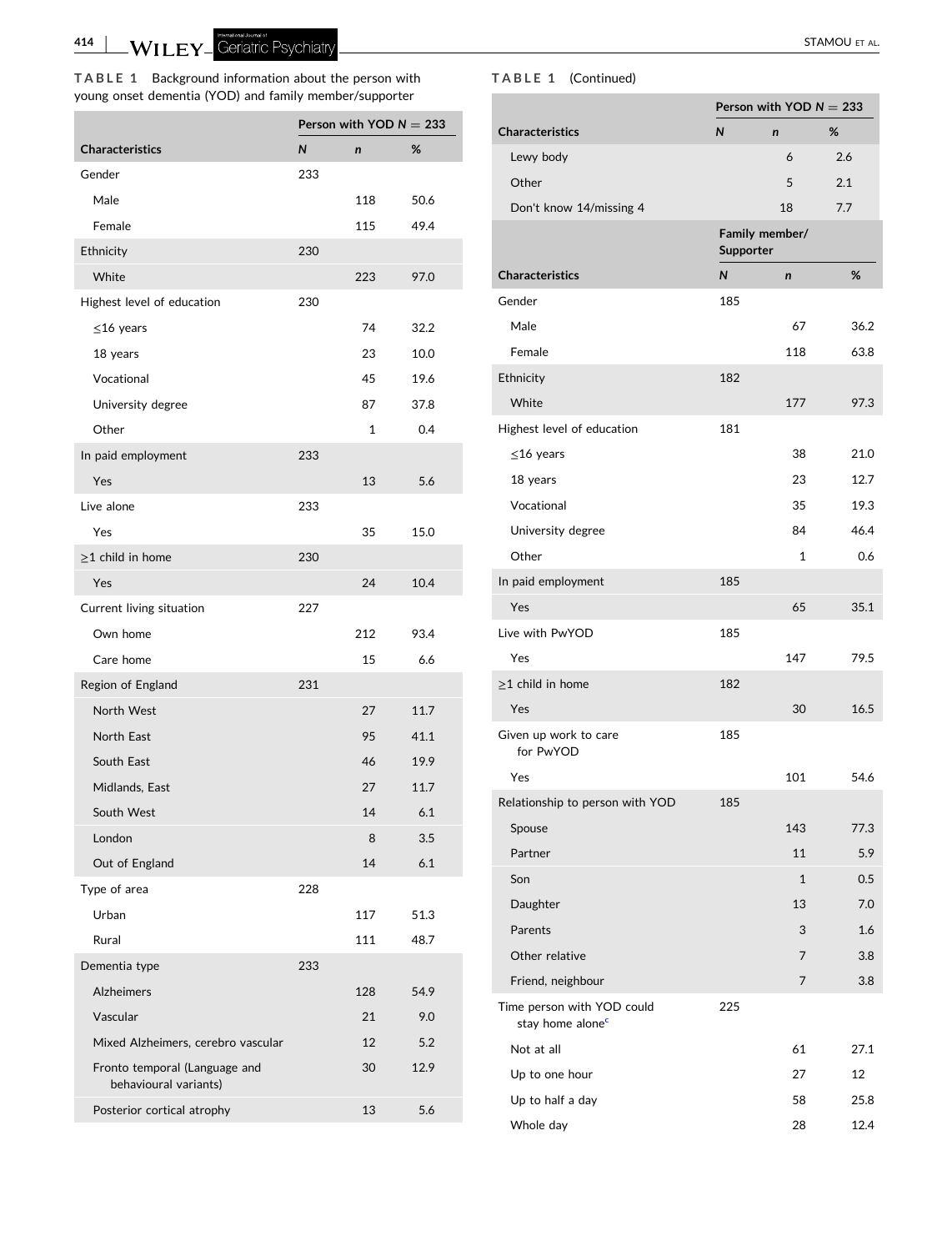#### <span id="page-4-0"></span>**TABLE 1** (Continued)

|                                                                                                                                                  |     |                   | Supporter                                | Family member/ |                  |                                        |
|--------------------------------------------------------------------------------------------------------------------------------------------------|-----|-------------------|------------------------------------------|----------------|------------------|----------------------------------------|
| <b>Characteristics</b>                                                                                                                           |     |                   | N                                        | $\mathbf n$    |                  | %                                      |
| 1 day and 1 night                                                                                                                                |     |                   |                                          |                | 13               | 5.8                                    |
| More than 1 day and 1 night                                                                                                                      |     |                   |                                          |                | 38               | 16.9                                   |
| <b>Continuous variables</b>                                                                                                                      |     | N                 | Mean (SD)                                |                | Median (IQR)     |                                        |
| Age at survey (years)                                                                                                                            |     | 230               | 62.20 (5.63)                             |                | 63 (60 to 66)    |                                        |
| Age at diagnosis (years)<br>Years with dementia at survey<br>Number of prescription<br>medications [10 or<br>more set $= 10$<br>for mean and SD] |     | 207<br>210<br>226 | 58.15 (5.18)<br>3.77(3.05)<br>4.10(2.68) |                | $59a$ (56 to 62) | $3^b$ (1 to 5)<br>$4(2 \text{ to } 5)$ |
|                                                                                                                                                  | N   |                   | Mean (SD)                                |                | Median (IQR)     |                                        |
| Age at survey (years)                                                                                                                            | 184 |                   | 59.39 (10.62)                            |                | 62 (55 to 67)    |                                        |
| Number of prescription<br>medications                                                                                                            | 184 |                   | 1.98 (2.54)                              |                |                  | 1(0 to 3)                              |

Abbreviation: IQR, interquartile range.

a Minimum 37, maximum 65.

b Minimum 0, maximum 22.

<sup>c</sup>Response from person with YOD where s/he was involved in completion.

### **3.2** <sup>|</sup> **Diagnostic services**

Over a third of respondents received their diagnosis in a memory clinic, around a quarter in Neurology; with under a fifth in older people's mental health services or a specialist YOD service (Table [2\)](#page-5-0). Eighty‐six percent of respondents reported that both brain scans and memory tests were used during assessment. Around 40% of respondents reported receiving no follow-up during the 6-weeks after diagnosis. Rates varied significantly between types of service, being lowest (22%) in specialist YOD services and highest (61%) in Neurology (See Table S2, for detail).

#### **3.3** <sup>|</sup> **Management of ongoing care**

Care arrangements varied. About one fifth reported their care was managed solely by a specialist YOD service and another fifth solely by a general practitioner (GP). The rest reported a range of single service arrangements or shared care; around 16% reported nobody managed their care. Those in rural areas were more likely to be receiving care from their GP alone (Table [2](#page-5-0)).

Almost half of those diagnosed in specialist YOD services continued to receive ongoing care from those services, whereas under a quarter who were diagnosed in another type of service received ongoing care from that same type of service. The rest were discharged to GP care (alone or shared), referred to another service, Geriatric Psychiatry  $\llcorner {\rm WILEY} \llcorner$ 

reported no on‐going management or didn't answer the question. Of those who did not know who regularly managed their care, 40% had been diagnosed in a memory clinic and a quarter in neurology. Nearly one third of all respondents reported having no routine follow‐up appointments. Frequency for those who did have appointments varied widely. There was no significant difference between service types, urban or rural location, diagnosis or time since diagnosis regarding frequency of follow‐up (Table [2](#page-5-0)).

# **3.4** <sup>|</sup> **Professionals seen and activities attended**

Approximately 39% reported that the person with YOD had seen no health professional in the last three months. The proportion was highest among those whose care was managed by GPs alone and lowest among those whose care was managed in a specialist YOD service. Sixteen different types of health or social care professionals were listed as involved in care, the most common being mental health nurses, social workers and psychiatrists. Of other service contacts in the last 3 months, just over half had attended social activities, around a quarter had a visiting home carer and an eighth had received a home visit from a voluntary agency (Table [3](#page-6-0)).

# **3.5** <sup>|</sup> **Family care**

Almost 60% of family members reported spending more than 5 h per day supervising/helping the person with YOD and over 40% reported spending an additional 15 h per week or more on household tasks since the diagnosis. Just over one quarter reported that an organisation took care of the person with YOD for some time on a weekly basis but about 70% reported no regular respite. Just under a third reported occasional attendance at a carer support group (Table [3](#page-6-0)).

Eighty-three (44.9%) reported having relatives or friends helping with care. Total hours of help per day in the last three months from other relatives and friends showed a mean of 6.1, SD 4.08, median 8, range 0–25.5, interquartile range 2.5–8.3. The maximum hours per day of 25.5 were reported for three respondents where one family member provided 1–2 h per day and other relatives/friends provided support 24/7.

# **3.6** <sup>|</sup> **Costs of care**

Costs of care (£, 2018), over 3 months, are summarised in Table [4](#page-7-0). The cost of family care dominated but the distribution was highly skewed. Summed costs of all health and social/home care were under £750 on average (median <£400), whereas estimated average costs for the hours families spent in providing care were almost £10,000 (median >£8000). Only just over a quarter (56 of 229) of people with YOD were reported as having home/social care, with a mean cost, where this was provided, of just over £1000 over 3 months. Costs by survey completion pathway are shown in Table S4.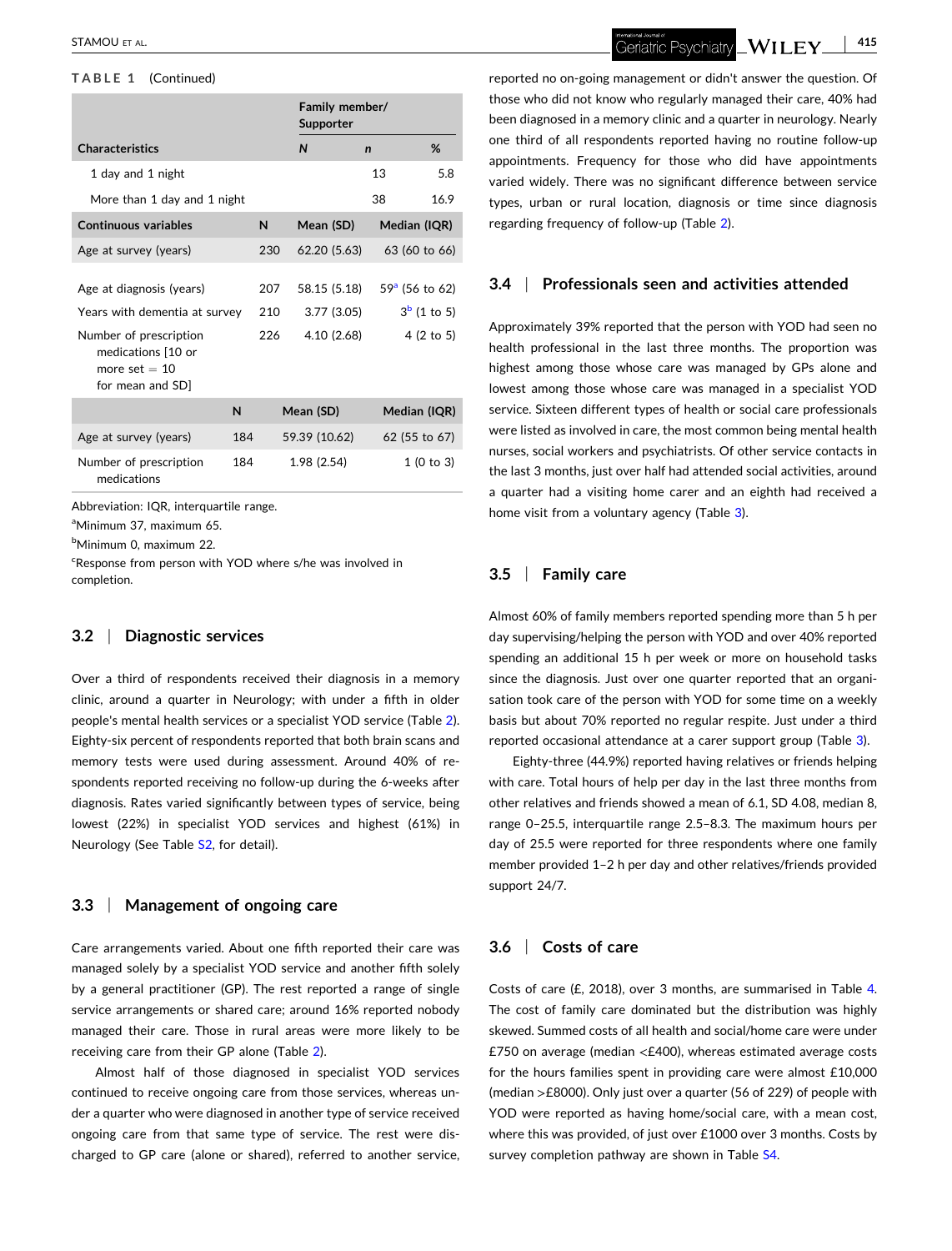|   | l                                                             |
|---|---------------------------------------------------------------|
|   |                                                               |
|   |                                                               |
|   |                                                               |
|   |                                                               |
|   |                                                               |
|   |                                                               |
|   |                                                               |
|   |                                                               |
|   | ī                                                             |
|   |                                                               |
|   |                                                               |
|   |                                                               |
|   |                                                               |
|   |                                                               |
|   |                                                               |
|   |                                                               |
|   |                                                               |
|   |                                                               |
|   |                                                               |
|   |                                                               |
|   |                                                               |
|   | ţ                                                             |
|   |                                                               |
|   |                                                               |
|   |                                                               |
|   |                                                               |
|   | l                                                             |
|   |                                                               |
|   |                                                               |
|   | ì                                                             |
|   | ١                                                             |
|   |                                                               |
|   |                                                               |
|   | I                                                             |
|   | $\overline{\phantom{a}}$                                      |
|   |                                                               |
|   |                                                               |
|   |                                                               |
|   |                                                               |
|   |                                                               |
|   | $\mathbf{r}$                                                  |
|   |                                                               |
|   |                                                               |
|   |                                                               |
|   | Í                                                             |
|   | Ś                                                             |
|   |                                                               |
|   |                                                               |
|   |                                                               |
|   |                                                               |
|   |                                                               |
|   | l                                                             |
|   |                                                               |
|   |                                                               |
|   |                                                               |
|   |                                                               |
|   |                                                               |
|   |                                                               |
|   |                                                               |
|   | ֚֘֝֬                                                          |
|   | $\overline{\phantom{a}}$                                      |
|   | ֖֖֖֖֖֪ׅ֪ׅ֪ׅ֖֪ׅ֪֪ׅ֖֧֧֪ׅ֪֪֪֪֪ׅ֖֚֚֚֚֚֚֚֚֚֚֚֚֚֚֚֚֚֚֚֚֬֝֝֝֝֝֓֞֝֬֓֬ |
|   |                                                               |
|   | ì                                                             |
|   |                                                               |
|   |                                                               |
|   |                                                               |
|   | 5                                                             |
|   |                                                               |
|   |                                                               |
|   |                                                               |
|   |                                                               |
|   |                                                               |
|   | ֕                                                             |
|   | ì                                                             |
|   |                                                               |
|   |                                                               |
|   |                                                               |
|   |                                                               |
|   |                                                               |
|   |                                                               |
|   |                                                               |
|   |                                                               |
|   |                                                               |
|   |                                                               |
|   |                                                               |
|   |                                                               |
|   |                                                               |
|   |                                                               |
|   |                                                               |
|   |                                                               |
|   | 5<br>5                                                        |
|   | $\frac{1}{2}$                                                 |
|   |                                                               |
|   |                                                               |
|   |                                                               |
|   |                                                               |
|   |                                                               |
|   |                                                               |
|   |                                                               |
|   |                                                               |
|   |                                                               |
|   | į                                                             |
|   |                                                               |
| I |                                                               |
|   |                                                               |
| ¢ | I                                                             |
|   |                                                               |
| l | ı<br>J                                                        |
|   | J                                                             |
|   | ١                                                             |
| Ĺ | 1                                                             |
| I | ₫                                                             |

<span id="page-5-0"></span>

|                                                                                                                                                      |        |      |                 | Service managing care on regular basis |                          |      |                |             |                          |            |                 |                                                             |             |              |                          |                  |                          |                |                |                      |
|------------------------------------------------------------------------------------------------------------------------------------------------------|--------|------|-----------------|----------------------------------------|--------------------------|------|----------------|-------------|--------------------------|------------|-----------------|-------------------------------------------------------------|-------------|--------------|--------------------------|------------------|--------------------------|----------------|----------------|----------------------|
|                                                                                                                                                      | Total  |      | Nobody          |                                        | GP alone                 |      |                | SSYOD alone |                          | OPMH alone |                 | Neurology alone                                             | Memory      | clinic alone | Family or                | residential care | Other <sup>a</sup>       |                | GP and any     | others (shared care) |
|                                                                                                                                                      | $\geq$ | $\%$ | $\overline{a}$  | $\%$                                   | $\overline{\phantom{a}}$ | $\%$ | n              | %           | n                        | %          | n               | ৯ৎ                                                          | u           | ৯ৎ           | u                        | ৯ৎ               | $\overline{\phantom{a}}$ | %              | $\blacksquare$ | ৯ৎ                   |
|                                                                                                                                                      | 223    | 100  | 36              | 16.1                                   | 43                       | 19.3 | 45             | 20.2        | 24                       | 10.8       | 15              | 6.7                                                         | S           | 13           | ∘                        | 2.7              | $\overline{31}$          | 13.9           | 20             | 9.0                  |
| Type of Area                                                                                                                                         | 220    | 100  |                 |                                        |                          |      |                |             |                          |            |                 |                                                             |             |              |                          |                  |                          |                |                |                      |
| Urban                                                                                                                                                | 112    | 55.5 | $\overline{c}$  | 17.0                                   | $\frac{16}{1}$           | 14.3 | 21             | 18.7        | 13                       | 11.6       | $\infty$        | 7.1                                                         | S           | 2.9          | S                        | 2.9              | 14                       | 12.5           | 5              | 4.6                  |
| Rural                                                                                                                                                | 108    | 45.5 | $\overline{17}$ | 15.7                                   | 26                       | 24.1 | 24             | 22.2        | $\overline{11}$          | 10.2       | $\circ$         | 5.6                                                         | $\circ$     | $\circ$      | $\mathbf{\Omega}$        | 2.0              | $\overline{17}$          | 15.7           | 5              | 4.6                  |
| Frequency of appointments with service/doctor seen most oftenb                                                                                       |        |      |                 |                                        |                          |      |                |             |                          |            |                 |                                                             |             |              |                          |                  |                          |                |                |                      |
| appointments<br>No routine                                                                                                                           | 73     | 32.7 | 25              | 69.4                                   | 20                       | 46.5 | $\overline{a}$ | 22.2        | $\overline{ }$           | 29.2       | $\overline{ }$  | 6.7                                                         | $\circ$     | O            | $\sim$                   | 33.3             | 5                        | 16.1           | ω              | 15.0                 |
| monthly<br>More than                                                                                                                                 | $\Xi$  | 4.9  | $\circ$         | $\circ$                                | 1                        | 2.3  | 4              | 8.9         | 0                        | $\circ$    | 0               | 0                                                           | 0           | O            | $\overline{\phantom{0}}$ | 16.7             | 5                        | 16.1           | 0              | $\circ$              |
| $1-3$ months                                                                                                                                         | 52     | 23.3 | ſ               | 2.8                                    | $\infty$                 | 18.6 | $\mathfrak{a}$ | 35.6        | $\infty$                 | 33.4       | 1               | 6.7                                                         | ⊣           | 33.3         | ς                        | 50.0             | $\overline{ }$           | 22.6           | $\overline{ }$ | 35.0                 |
| 4-6 months                                                                                                                                           | 51     | 22.9 | ∘               | 16.7                                   | 4                        | 9.3  | $\Xi$          | 25.1        | $^{\circ}$               | 33.4       | ↖               | 46.6                                                        |             | 33.3         | 0                        | $\circ$          | ᡐ                        | 29.0           | 5              | 25.0                 |
| 9-12 months                                                                                                                                          | 36     | 16.1 | 4               | $11.1\,$                               | $\overline{10}$          | 23.3 | 4              | 8.9         | $\overline{\phantom{0}}$ | 4.2        | ♦               | 40.0                                                        | ⊣           | 33.3         | $\circ$                  | $\circ$          | 5                        | 16.1           | 5              | 25.0                 |
| Total                                                                                                                                                | 223    | 100  | 36              | 100                                    | 43                       | 100  | 45             | 100         | 24                       | 100        | 15              | 100                                                         | ω           | 100          | ∘                        | 100              | $\overline{31}$          | 100            | 20             | 100                  |
| Service where<br>diagnosis<br>received                                                                                                               |        |      |                 |                                        |                          |      |                |             |                          |            |                 |                                                             |             |              |                          |                  |                          |                |                |                      |
| SSYOD, $n = 36$ , 18.1%                                                                                                                              | 36     | 100  | 4               | 11.1                                   | $\circ$                  | 16.7 | $\overline{1}$ | 47.2        | $\mathbf{C}$             | 5.6        | Ţ               | 2.8                                                         | $\circ$     | $\circ$      |                          | 2.8              | 2                        | 5.6            | S              | 8.3                  |
| OPMH, $n = 34$ , $17.1\%$                                                                                                                            | 34     | 100  | ó               | 17.6                                   | 5                        | 14.7 | 5              | 14.7        | $\infty$                 | 23.5       | ٣               | 2.9                                                         | $\circ$     | $\circ$      | $\circ$                  | $\circ$          | 5                        | 14.7           | 4              | 11.8                 |
| $n = 54, 27.1\%$<br>Neurology clinic,                                                                                                                | 54     | 100  | $\sigma$        | 16.7                                   | $\overline{ }$           | 13.0 | $\overline{a}$ | 18.5        | F                        | 1.9        | $\overline{a}$  | 18.5                                                        | T           | 2.9          | 2                        | 3.7              | $\overline{a}$           | $\frac{8}{10}$ | 4              | 7.4                  |
| $n = 75, 37.7%$<br>Memory clinic,                                                                                                                    | 75     | 100  | 15              | 20.0                                   | 17                       | 22.7 | $\Omega$       | 13.3        | $\Omega$                 | 13.3       | 2               | 2.7                                                         | $\mathbf 2$ | 2.7          | ω                        | 4.0              | 11                       | 14.7           | 5              | 6.7                  |
| Total, $n = 199$ , $100\%$                                                                                                                           | 199    | 100  | 34              | 17.1                                   | 35                       | 17.6 | 42             | 21.1        | 21                       | 10.6       | $\overline{14}$ | 7.0                                                         | S           | 1.5          | P                        | 3.0              | 28                       | 14.1           | $\frac{6}{1}$  | 8.0                  |
| Abbreviations: GP, general practitioner; OPMH, older people's mental I<br><sup>a</sup> Adult mental health/other/any combination not involving a GP. |        |      |                 |                                        |                          |      |                |             |                          |            |                 | nealth; SSYOD, specialist service for young onset dementia. |             |              |                          |                  |                          |                |                |                      |

bThere was no statistically significant difference between the three diagnostic groups with regard to frequency of appointments with service/doctor seen the most (Kruskal‐Wallis test: *p* ¼ 0.191).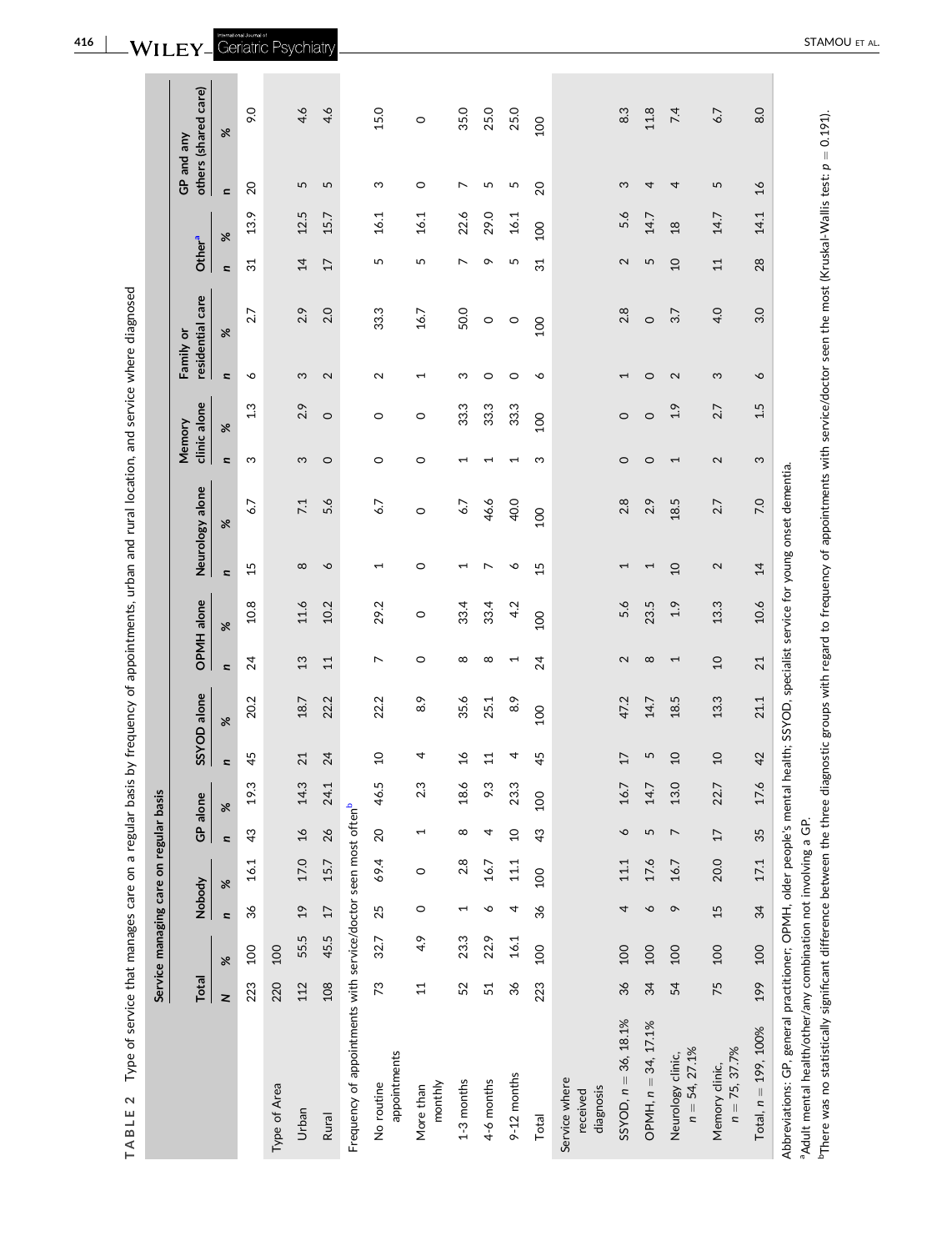| l<br>ĺ<br>ׇ֚֘ |
|---------------|
|               |
| j<br>۱        |
| Í<br>į<br>۱   |

| Support for person with young onset dementia (YOD)<br>S<br>TABLE                   |                |                                                                                                                                                                                                                                                                                                                                                                                                                                                                                                                                                                                |                 |                          |                |                      | and carer in previous three months |                     |                    |                         |                                                                  |                |                        |                    |                          |     |
|------------------------------------------------------------------------------------|----------------|--------------------------------------------------------------------------------------------------------------------------------------------------------------------------------------------------------------------------------------------------------------------------------------------------------------------------------------------------------------------------------------------------------------------------------------------------------------------------------------------------------------------------------------------------------------------------------|-----------------|--------------------------|----------------|----------------------|------------------------------------|---------------------|--------------------|-------------------------|------------------------------------------------------------------|----------------|------------------------|--------------------|--------------------------|-----|
|                                                                                    |                | $\circ$                                                                                                                                                                                                                                                                                                                                                                                                                                                                                                                                                                        |                 | 1                        |                | 2                    |                                    | ω                   |                    |                         | 4                                                                |                | 5                      |                    | ç                        |     |
|                                                                                    | z              | n                                                                                                                                                                                                                                                                                                                                                                                                                                                                                                                                                                              | ৯ৎ              | u                        | ৯              | n                    | ৯ৎ                                 | n                   | ৯ৎ                 |                         | n                                                                | ৯              | u                      | ৯                  | Se<br>u                  |     |
| professionals seen in<br>previous 3 months<br>Number of health                     | 227            | 88                                                                                                                                                                                                                                                                                                                                                                                                                                                                                                                                                                             | 38.8            | 80                       | N<br>35.       | 34                   | 15.0                               | 13                  |                    | 5.7                     | ∾                                                                | 2.6            | 5                      | 2.2                | $\overline{\phantom{0}}$ | 0.4 |
| attended in previous 3<br>Number of activities<br>months <sup>a</sup>              | 231            | 105                                                                                                                                                                                                                                                                                                                                                                                                                                                                                                                                                                            | 45.5            | 72                       | 31.2           | 39                   | 16.9                               | 13                  |                    | 5.6                     | $\mathbf{\Omega}$                                                | 0.9            | $\circ$                | $\circ$            | $\circ$<br>$\circ$       |     |
| Visiting home care                                                                 |                | More than once a day                                                                                                                                                                                                                                                                                                                                                                                                                                                                                                                                                           |                 | Once a day               |                |                      | 4-6 times per week                 |                     | 1-3 times per week |                         | Less than once a week                                            |                | Never                  |                    |                          |     |
|                                                                                    | 229            | $\overline{ }$                                                                                                                                                                                                                                                                                                                                                                                                                                                                                                                                                                 | 7.0             | 5                        | 2.1            | $\mathsf{o}$         | 2.6                                | 26                  |                    | 11.2                    | 12                                                               | 5.2            | 173                    | 74.2               |                          |     |
| Professional and voluntary sector support for person with YOD<br>z<br>Professional | n, Yes         | $\aleph$                                                                                                                                                                                                                                                                                                                                                                                                                                                                                                                                                                       | Professional    |                          |                | z                    | n, Yes                             | $\aleph$            |                    | Professional            |                                                                  |                | z                      | n, Yes             | ৼ                        |     |
| 232<br>Mental health<br>nurse                                                      | $\overline{6}$ | 27.6                                                                                                                                                                                                                                                                                                                                                                                                                                                                                                                                                                           | ි               |                          |                | 215                  | $\frac{6}{1}$                      | 8.2                 |                    |                         | Visit from voluntary organisation<br>(e.g., Alzheimer's Society) |                | 230                    | 29                 | 12.4                     |     |
| 232<br>Social worker                                                               | 37             | 15.9                                                                                                                                                                                                                                                                                                                                                                                                                                                                                                                                                                           | Consultant      |                          |                | 215                  | $\overline{26}$                    | 6.9                 |                    | Neurologist             |                                                                  |                | 226                    | 5                  | 2.2                      |     |
| 232<br>Psychiatrist                                                                | 35             | 15.1                                                                                                                                                                                                                                                                                                                                                                                                                                                                                                                                                                           |                 | Speech/lang. therapist   |                | 232                  | 13                                 | 5.6                 |                    | Counsellor              |                                                                  |                | 232                    | ო                  | 1.3                      |     |
| 232<br>Occupational<br>therapist                                                   | 32             | 13.8                                                                                                                                                                                                                                                                                                                                                                                                                                                                                                                                                                           |                 | Support worker/voluntary |                | 222                  | $\sigma$                           | 3.9                 |                    | Practice/District nurse |                                                                  |                | 228                    | S                  | 1.3                      |     |
| 232<br>Admiral nurse                                                               | 29             | 12.4                                                                                                                                                                                                                                                                                                                                                                                                                                                                                                                                                                           |                 | Physiotherapist          |                | 232                  | $\circ$                            | 3.9                 |                    | Complementary therapist |                                                                  |                | 232                    | $\sim$             | 0.9                      |     |
| 232<br>Psychologist                                                                | 20             | 8.6                                                                                                                                                                                                                                                                                                                                                                                                                                                                                                                                                                            | Dietician       |                          |                | 232                  | $\circ$                            | 3.9                 |                    |                         |                                                                  |                | 230                    | 29                 | 12.4                     |     |
| Family support for person                                                          |                |                                                                                                                                                                                                                                                                                                                                                                                                                                                                                                                                                                                | $\frac{1}{2}$   |                          |                | ᅩ<br>$\vec{v}$       |                                    | $1-2h$              |                    | $2-3h$                  |                                                                  | $3-5h$         |                        | ᅩ<br>$\frac{1}{2}$ |                          |     |
| with YOD                                                                           | $\blacksquare$ | $% \mathcal{W}_{\alpha} \equiv \mathcal{W}_{\alpha} \equiv \mathcal{W}_{\alpha} \equiv \mathcal{W}_{\alpha} \equiv \mathcal{W}_{\alpha} \equiv \mathcal{W}_{\alpha} \equiv \mathcal{W}_{\alpha} \equiv \mathcal{W}_{\alpha} \equiv \mathcal{W}_{\alpha} \equiv \mathcal{W}_{\alpha} \equiv \mathcal{W}_{\alpha} \equiv \mathcal{W}_{\alpha} \equiv \mathcal{W}_{\alpha} \equiv \mathcal{W}_{\alpha} \equiv \mathcal{W}_{\alpha} \equiv \mathcal{W}_{\alpha} \equiv \mathcal{W}_{\alpha} \equiv \mathcal{W}_{\alpha} \equiv \mathcal{W}_{\alpha} \equiv \mathcal{W}_{\alpha} \$ | $\mathbf{C}$    | ৼ                        |                | $\blacksquare$       | $\aleph$                           | $\mathbf{C}$        | $\%$               | $\blacksquare$          | ৼ                                                                | $\mathbf{C}$   | ৼ                      | $\mathbf{C}$       | Se                       |     |
| Time spent/day supervising<br>and/or helping PwYOD                                 | 185            | 100                                                                                                                                                                                                                                                                                                                                                                                                                                                                                                                                                                            | $\overline{17}$ | 9.2                      |                | $\frac{6}{2}$        | 8.6                                | $\overline{12}$     | 6.5                | $\mathfrak{L}$          | $\overline{ }$                                                   | 21             | 11.4                   | 106                | 57.3                     |     |
|                                                                                    |                |                                                                                                                                                                                                                                                                                                                                                                                                                                                                                                                                                                                | $\frac{1}{0}$   |                          |                | $2 h$                |                                    | ᅩ<br>$2 - 5$        |                    | $5 - 10h$               |                                                                  | $11 - 15h$     |                        | ᅩ<br>$\geq$ 15     |                          |     |
|                                                                                    |                |                                                                                                                                                                                                                                                                                                                                                                                                                                                                                                                                                                                | $\mathbf{C}$    | $\aleph$                 | $\blacksquare$ |                      | ৼ                                  | $\blacksquare$      | ৼ                  | $\mathbf{r}$            | ৼ                                                                | $\blacksquare$ | ৼ                      | $\blacksquare$     | $\aleph$                 |     |
| on additional household<br>extra time spent/week<br>Since PwYOD diagnosed<br>tasks | 185            | 100                                                                                                                                                                                                                                                                                                                                                                                                                                                                                                                                                                            | 15              | $\approx$                |                | $\overline{1}$       | 9.2                                | 25                  | 13.5               | 27                      | 14.6                                                             | $\overline{c}$ | 10.8                   | $\overline{8}$     | 43.8                     |     |
| Service support for family carers                                                  |                |                                                                                                                                                                                                                                                                                                                                                                                                                                                                                                                                                                                |                 |                          |                | ৯ৎ<br>$\blacksquare$ |                                    | Once a week or more |                    | Once a month or more    |                                                                  |                | Less than once a month | Never              |                          |     |
| How often an organisation takes care of person with YOD so you can take a break    |                |                                                                                                                                                                                                                                                                                                                                                                                                                                                                                                                                                                                |                 |                          |                | 100<br>185           | SO                                 | 27.0                |                    | S                       | $\frac{6}{1}$                                                    | 4              | 2.2                    | 128                | 69.2                     |     |
| How often you attend a support group for carers                                    |                |                                                                                                                                                                                                                                                                                                                                                                                                                                                                                                                                                                                |                 |                          |                | 100<br>185           | 5                                  | 2.7                 |                    | 27                      | 14.6                                                             | 21             | 11.4                   | 132                | 71.4                     |     |
| Abbreviation: GP, general practitioner.                                            |                |                                                                                                                                                                                                                                                                                                                                                                                                                                                                                                                                                                                |                 |                          |                |                      |                                    |                     |                    |                         |                                                                  |                |                        |                    |                          |     |

<span id="page-6-0"></span>STAMOU ET AL .

Abbreviation: U-r, general practitioner.<br>ªWalking group 32; singing group 24; dementia café 44; other 53; none 108. aWalking group 32; singing group 24; dementia café 44; other 53; none 108.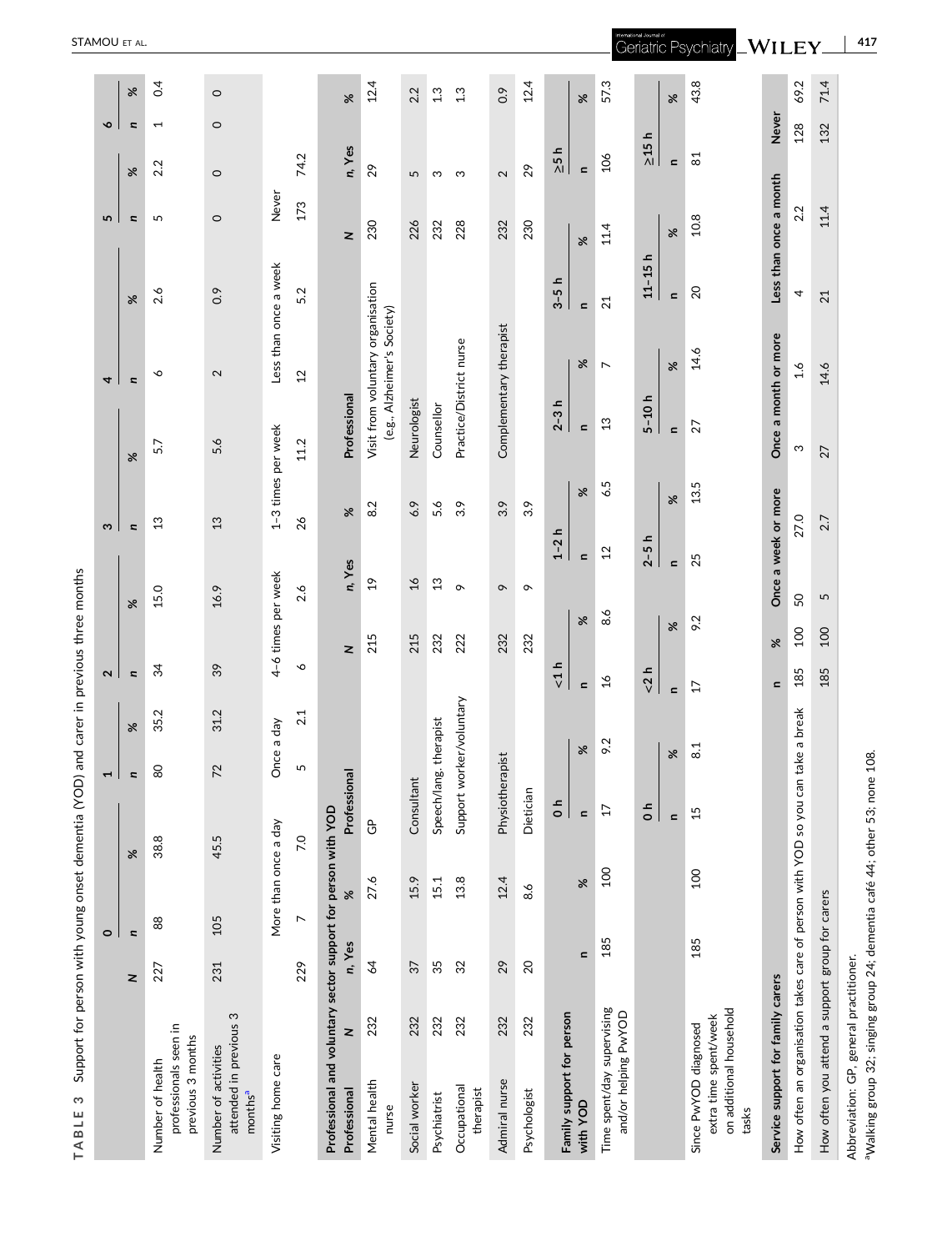

# <span id="page-7-0"></span>**TABLE 4** Summary of costs of care (£ 2018), over three months, by category

| of service use, and summed |  |
|----------------------------|--|
|                            |  |

|                | 1.<br><b>Allied health</b><br>professionals | 2.<br>Medical  | 3.<br>Main carer $+$<br>others<br>(Informal care) | 4.<br>Home care<br>(social services) <sup>a</sup> | 5.<br>Hospital<br>nights, A&E <sup>b</sup> | 6.<br>Total<br>$1+2+3+4+5$ | 7.<br>Health &<br>social/home care,<br>(excludes informal)<br>$1+2+4+5$ |
|----------------|---------------------------------------------|----------------|---------------------------------------------------|---------------------------------------------------|--------------------------------------------|----------------------------|-------------------------------------------------------------------------|
| N              | 231                                         | 226            | 228                                               | 229                                               | 227                                        | 218                        | 227                                                                     |
| <b>Missing</b> | $\overline{2}$                              | $\overline{7}$ | 5                                                 | $\overline{4}$                                    | 6                                          | 15                         | 11                                                                      |
| Mean           | 32.77                                       | 23.89          | 9727.36                                           | $288.55^{\circ}$                                  | 414.36                                     | 10,644.88                  | 749.57                                                                  |
| Median         | 26.50                                       | $\mathbf 0$    | 8372.00                                           | $\mathbf 0$                                       | 313.00                                     | 9372.00                    | 394.00                                                                  |
| <b>SD</b>      | 39.46                                       | 47.93          | 9290.54                                           | 806.96                                            | 324.52                                     | 9410.95                    | 890.44                                                                  |
| Min            | $\mathbf 0$                                 | $\mathbf 0$    | $\mathbf 0$                                       | $\mathbf 0$                                       | 313.00                                     | 313.00                     | 313.00                                                                  |
| Max            | 203.00                                      | 250.00         | 53,371.50                                         | 4186.00                                           | 1717.00                                    | 55,807.50                  | 5777.50                                                                 |
| 25%            | $\mathbf 0$                                 | $\mathbf 0$    | $\mathbf 0$                                       | $\mathbf 0$                                       | 313.00                                     | 541.37                     | 338.75                                                                  |
| 75%            | 53.50                                       | 31.25          | 16,744.00                                         | 598.00                                            | 313.00                                     | 17.711.50                  | 639.75                                                                  |

<sup>a</sup>170 of 229 respondents had no home care. The mean of those who had any home care was £1119.96 over the three months.

 $^{\rm b}$ Twenty-one (9.0%) people with YOD were reported to have had a hospital admission and 39 (16.7%) to have attended A&E in the previous six months, with 12 having multiple visits (total of 60 visits). Short stays of up to 3 weeks in a care home were reported for nine people.

# **3.7** <sup>|</sup> **Quality and satisfaction with care**

Specialist YOD services performed better than other services on all quality indicators. In specialist YOD services, almost all reported seeing the same professional at each appointment whereas this was the case for only just over half of those whose care was managed solely by their GP. Under a third of the overall sample reported having a care plan and the number with a key worker was not much higher (38%), though in specialist YOD services it was 76.3% (Table [5\)](#page-8-0).

Around 60% of respondents reported that their care was mostly or very good whilst 24% felt their care was mostly or very poor, the rest being equivocal. The mean scores suggest people receiving care from specialist YOD services were most satisfied. Family members completing the survey alone expressed lower service satisfaction than was expressed through other completion pathways (Table [5\)](#page-8-0).

# **3.8** <sup>|</sup> **Regression modelling**

Five variables explained 30.2% of the variation in satisfaction scores. Knowing who to contact, being managed in a specialist YOD service and living in the south-east of England were positively associated with satisfaction; reporting nobody or a GP alone managing care on a regular basis were associated with lower satisfaction (Table [6\)](#page-9-0).

Total costs of health and social care over three months were associated with the amount of time the person with YOD could comfortably be left alone (higher cost with less time person could be left alone), dementia diagnosis (Alzheimer's less cost than any other type) and region (higher cost in South‐East England) but this model explained only 12% of variation in costs (Table [6](#page-9-0)).

Hours of care provided by family per day were predicted by the amount of time the person with YOD could comfortably be left alone (more caring hours when person could be left alone for less time), the service managing care (more caring hours when shared care with GP) and region (more caring hours when in north‐east England), but only 19% variance in caring hours was explained by this model  $(Table 6)$  $(Table 6)$ .

# **4** <sup>|</sup> **DISCUSSION**

This UK survey has established information about services used by people living with YOD in England. The findings highlight the variation in routes to assessment and diagnosis and in ongoing care management arrangements. Although diagnosis in neurology or mental health services facilitates exclusion of other mental or physical health conditions, a disadvantage was the lack of continuity in the care pathway to ongoing care management. The proportion of respondents receiving ongoing management through the service that had provided diagnosis was under a quarter in all settings, except specialist YOD services where it approached half. Also, the majority of those who did not know who regularly managed their care had been diagnosed in memory clinics or neurology.

As identified in other research, $11$  the data confirm distinctive needs associated with YOD in relation to family issues (10% had children at home); employment‐related issues (5.6% were still working) and financial impact (over half of family members had given up work to care and a high proportion reported relatively low household income).

Consistent with the findings of Mayrhofer et al.'s review,  $11$ however, there was considerable variation in who respondents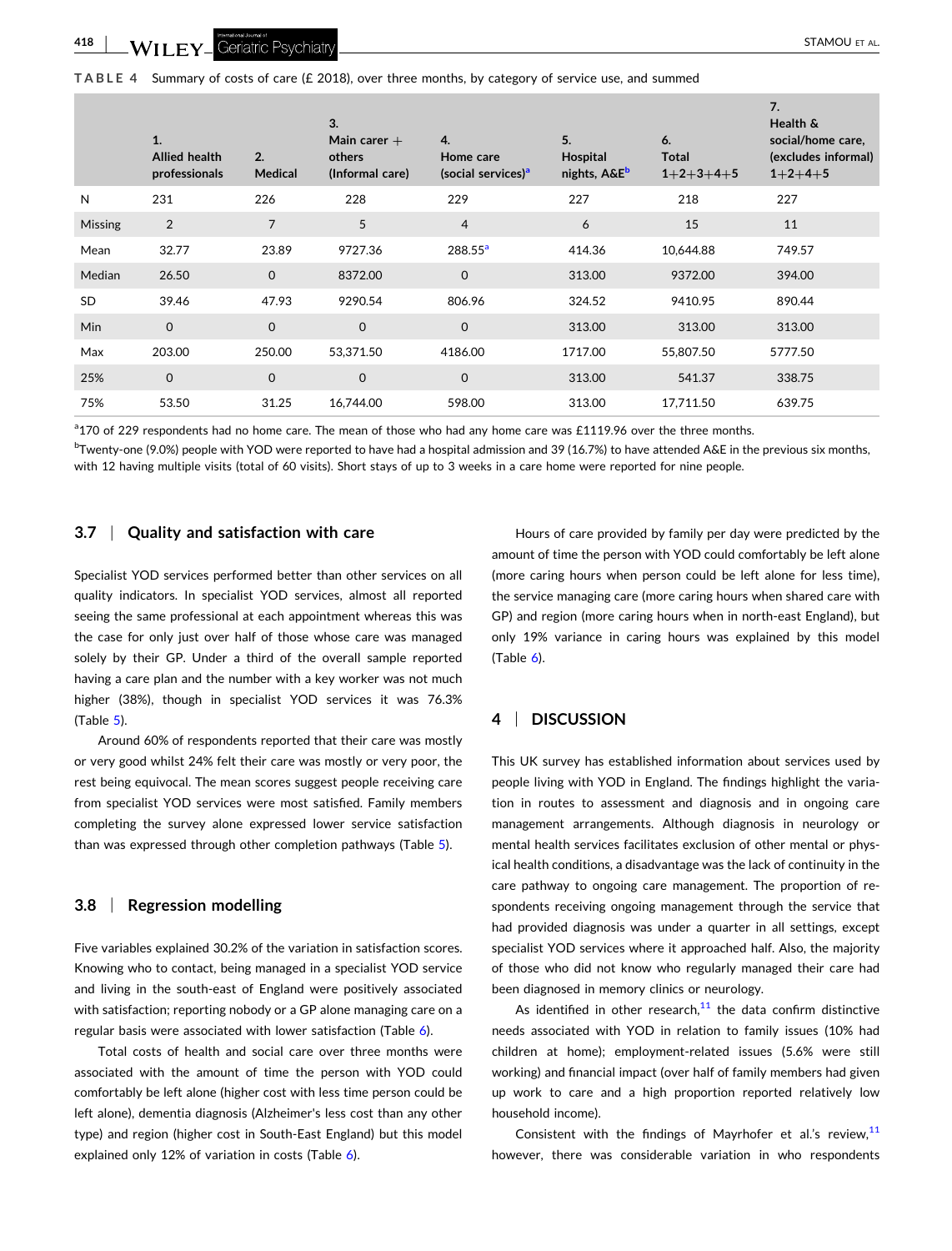|                                                                                    |                                 |                    | Who manages care on a                         |                                 | regular basis                  |                            |                 |                                  |                         |                                              |                                   |                                |                                   |                        |                                     |          |                                     |                               |                    |          |
|------------------------------------------------------------------------------------|---------------------------------|--------------------|-----------------------------------------------|---------------------------------|--------------------------------|----------------------------|-----------------|----------------------------------|-------------------------|----------------------------------------------|-----------------------------------|--------------------------------|-----------------------------------|------------------------|-------------------------------------|----------|-------------------------------------|-------------------------------|--------------------|----------|
|                                                                                    | Nobody<br>$N = 36$              |                    | GP alone<br>$N = 43$                          |                                 | alone $N = 45$<br>SSYOD        |                            | <b>OPMH</b>     | alone $N = 24$                   |                         | 15<br>alone $N =$<br>Neurology               |                                   | Memory Clinic<br>alone $N = 3$ | $N = 6$                           | Residential<br>Family, | Other <sup>a</sup><br>$\frac{1}{2}$ | 31       | with other<br>GP shared<br>$N = 20$ |                               | $N = 233$<br>Total |          |
| Quality of care indicators. Do you                                                 | $\%$<br>$\overline{\mathbf{z}}$ |                    | Se<br>$\overline{\mathbf{a}}$                 |                                 | $\overline{a}$                 | ৯ৎ                         | $\overline{a}$  | ৼ                                | $\overline{\mathbf{z}}$ | ৼ                                            | u                                 | ৯ৎ                             | <b>z</b>                          | ৼ                      | u                                   | ৼ        | $\overline{\mathbf{a}}$             | ৼ                             | u                  | ৼ        |
| see same professional each time?                                                   | 15                              | 41.7               | 23                                            | 53.5                            | $\ddot{4}$                     | 97.8                       | $\overline{1}$  | 70.8                             | $\overline{c}$          | 80.0                                         | ω                                 | 10.0                           | 4                                 | 66.7                   | 25                                  | 80.6     | $\overline{4}$                      | 70.0                          | 157                | 70.4     |
| have a care plan?                                                                  | 5.7<br>$\mathbf{\Omega}$        |                    | 13                                            | 37.1                            | $\mathfrak{a}$                 | 47.1                       | P               | 30.0                             | $\mathbf{\Omega}$       | 14.3                                         | $\circ$                           | $\circ$                        | $\circ$                           | $\circ$                | $\sigma$                            | 40.9     | $\overline{ }$                      | 41.2                          | 55                 | 30.2     |
| have a key worker?                                                                 | 5                               | 13.9               | P                                             | 16.7                            | 29                             | 76.3                       | $\sim$          | 40.9                             | $\mathbf{\Omega}$       | 13.3                                         | $\overline{\phantom{0}}$          | 33.3                           | $\overline{ }$                    | 25.0                   | $\overline{4}$                      | 48.3     | $\circ$                             | 52.9                          | 76                 | 38.0     |
| questions about treatment or care?<br>know who to contact with                     | 16                              | 44.4               | 27                                            | 64.3                            | 38                             | 86.4                       | $\overline{17}$ | 70.8                             | $\overline{a}$          | 66.7                                         | 1                                 | 33.3                           | 5                                 | 100                    | 22                                  | 71.0     | $\overline{4}$                      | 73.7                          | 150                | 68.5     |
|                                                                                    |                                 |                    | Very good                                     |                                 | Very good<br>$\mathbf{\Omega}$ |                            |                 | ω                                | Mostly                  |                                              | Neither good<br>4                 |                                | Mostly<br><u>In</u>               | Very poor in some<br>Ó |                                     |          | Very poor in                        |                               |                    |          |
| Satisfaction score, scale 1-7, where 1 is highest                                  |                                 |                    | in all respects                               |                                 |                                | in some respects           | 2.5             | good                             |                         | 3.5                                          | nor poor                          |                                | poor                              | respects               |                                     |          | all respects                        |                               | Total              |          |
| satisfaction and 7 is lowest                                                       |                                 | $\mathbf{r}$       | $\aleph$                                      |                                 | $\epsilon$                     | %                          | $\mathbf{r}$    | $\blacksquare$<br>$\aleph$       | $\aleph$                | $\aleph$<br>$\epsilon$                       | $\epsilon$                        | $\aleph$                       | $\aleph$<br>$\mathbf{r}$          | $\mathbf{r}$           |                                     | $\aleph$ | $\epsilon$                          | $\aleph$                      | $\mathbf{r}$       | $\aleph$ |
|                                                                                    |                                 | 50                 | 21.5                                          |                                 | 49                             | 21.0                       | ო               | 36<br>1.3                        | 15.5                    | 0.4<br>$\overline{ }$                        | 39                                | 16.7                           | 5.6<br>3                          | 26                     |                                     | 11.2     | $\frac{8}{1}$                       | 6.9                           | 233                | 200      |
|                                                                                    |                                 |                    | 99 42.5%                                      |                                 |                                |                            |                 | 40 17.2%                         |                         |                                              | 39                                | 16.7                           | 5.6<br>$\overline{13}$            | 42 18.1%               |                                     | 42 18.1% |                                     |                               |                    |          |
| Satisfaction score by service that manages<br>care on a regular basis <sup>b</sup> |                                 | Nobody<br>$N = 36$ |                                               | GP alone<br>43<br>$\frac{1}{2}$ |                                | $N = 45$<br>SSYOD<br>alone |                 | $N = 24$<br><b>OPMH</b><br>alone | $N = 15$<br>alone       | Neurology                                    | clinic alone<br>Memory<br>$N = 3$ |                                | Residential<br>Family,<br>$N = 6$ |                        | $N = 31$<br>Other <sup>a</sup>      |          | with other<br>GP shared<br>$N = 20$ |                               | $N = 233$<br>Total |          |
| Mean, standard deviation                                                           | 4.7                             | 2.9                | 3.7                                           |                                 | 4.0                            | 2.0<br>2.2                 | 3.1             | 3.0                              | 3.1                     | 2.0                                          | 3.3                               | 4.0                            | 3.3                               | 3.0                    | 2.9                                 | 2.0      | 2.4                                 | 2.0                           | 3.2                | 3.0      |
| Median, interquartile range                                                        | 5                               |                    | 4<br>$3 - 6$                                  |                                 | $2 - 6$                        | $1-3$<br>2                 | က               | $1 - 4$                          | $\sim$                  | $^{2-4}$                                     | 4                                 | $2 - 4$                        | S                                 | $2 - 5$                | က                                   | $1 - 5$  | $\sim$                              | $\frac{4}{1}$                 | S                  | $^{2-4}$ |
| Satisfaction scores by respondent group <sup>c</sup>                               |                                 |                    | Person with YOD (alone or<br>with paid carer) |                                 |                                |                            |                 |                                  |                         | Person with YOD with family member/supporter |                                   |                                |                                   |                        |                                     |          |                                     | Family member/supporter alone |                    |          |
| Mean, standard deviation                                                           |                                 | 2.87               |                                               |                                 | 1.84                           |                            |                 | 2.79                             |                         |                                              |                                   | 1.81                           |                                   |                        | 3.76                                |          |                                     | 1.82                          |                    |          |
| Median, interquartile range                                                        |                                 | 4                  |                                               |                                 | $2 - 5$                        |                            |                 | $\mathbf{\Omega}$                |                         |                                              |                                   | $1-4$                          |                                   |                        | 2.25                                |          |                                     | $1 - 4$                       |                    |          |
|                                                                                    |                                 |                    |                                               |                                 |                                |                            |                 |                                  |                         |                                              |                                   |                                |                                   |                        |                                     |          |                                     |                               |                    |          |

TABLE 5 Quality of care indicators by service managing care on a regular basis **TABLE 5** Quality of care indicators by service managing care on a regular basis

Abbreviations: GP, general practitioner; OPMH, older people's mental health; SSYOD, specialist service for young onset dementia. Abbreviations: GP, general practitioner; OPMH, older people's mental health; SSYOD, specialist service for young onset dementia. <sup>a</sup>Adult mental health/Other/any combination not involving a GP. aAdult mental health/Other/any combination not involving a GP.

<sup>b</sup>Kruskal Wallis test <0.0005. 'Kruskal Wallis test <0.0005. bKruskal Wallis test <0.0005.

cKruskal Wallis test <0.0005.

<span id="page-8-0"></span>STAMOU ET AL .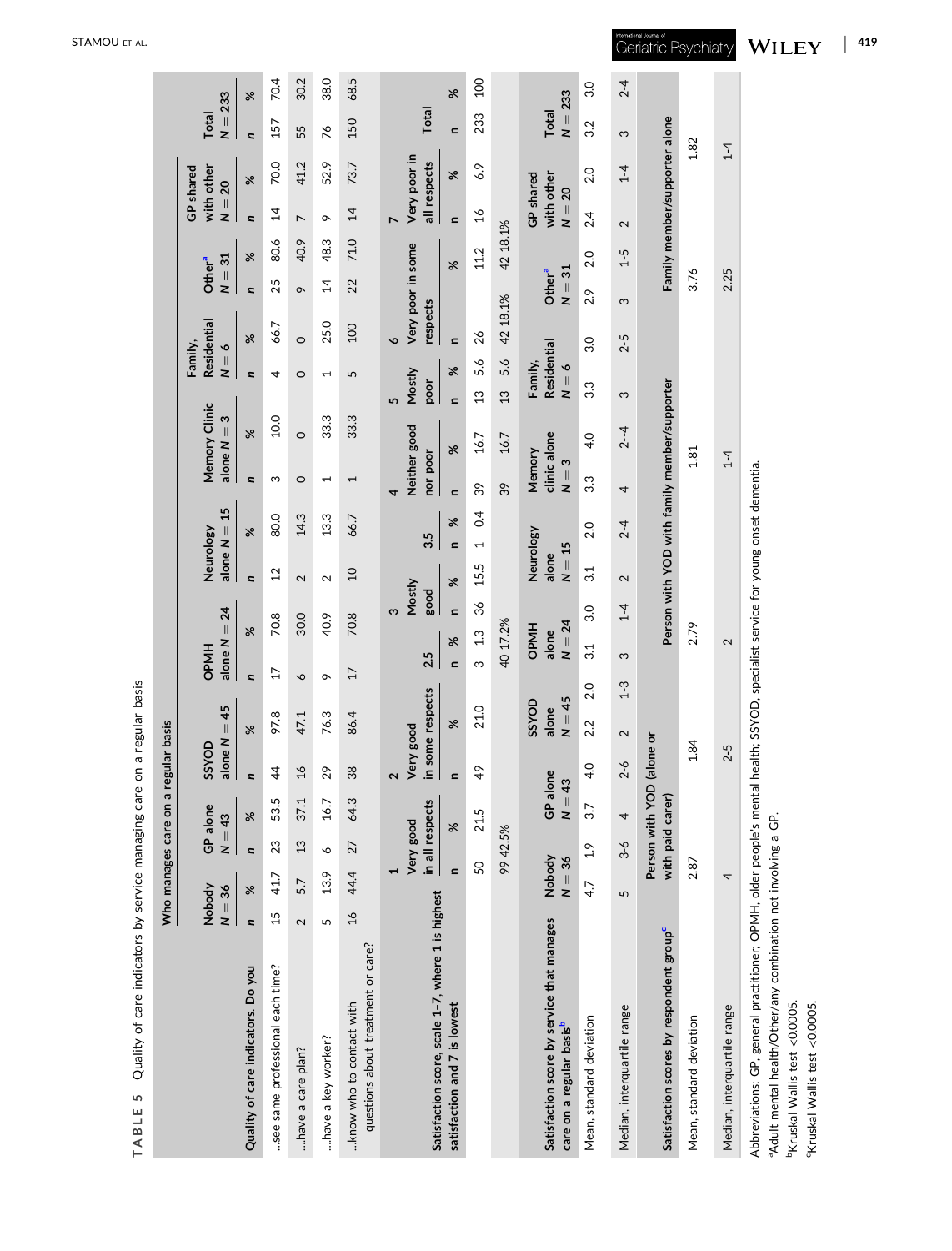<span id="page-9-0"></span>

| (i) Satisfaction with care          |                                                                                                                                                                                                                                                                                                                                                                                                                                                                           |               |                                                                                                                                                                                                                                                                                                                                                                                                                                                                                                                                                                                                                                                                                                                                                                                                                                                                                                                                                                                                                                                                                                                                                                                                                                                                                                                                                                                                                                                                                                                                                                                                                                                                                                                                                                                                                                                                                                                                                                                                                                                                                                                                         |
|-------------------------------------|---------------------------------------------------------------------------------------------------------------------------------------------------------------------------------------------------------------------------------------------------------------------------------------------------------------------------------------------------------------------------------------------------------------------------------------------------------------------------|---------------|-----------------------------------------------------------------------------------------------------------------------------------------------------------------------------------------------------------------------------------------------------------------------------------------------------------------------------------------------------------------------------------------------------------------------------------------------------------------------------------------------------------------------------------------------------------------------------------------------------------------------------------------------------------------------------------------------------------------------------------------------------------------------------------------------------------------------------------------------------------------------------------------------------------------------------------------------------------------------------------------------------------------------------------------------------------------------------------------------------------------------------------------------------------------------------------------------------------------------------------------------------------------------------------------------------------------------------------------------------------------------------------------------------------------------------------------------------------------------------------------------------------------------------------------------------------------------------------------------------------------------------------------------------------------------------------------------------------------------------------------------------------------------------------------------------------------------------------------------------------------------------------------------------------------------------------------------------------------------------------------------------------------------------------------------------------------------------------------------------------------------------------------|
| 4.183                               | Constant                                                                                                                                                                                                                                                                                                                                                                                                                                                                  |               | Middle of satisfaction scale                                                                                                                                                                                                                                                                                                                                                                                                                                                                                                                                                                                                                                                                                                                                                                                                                                                                                                                                                                                                                                                                                                                                                                                                                                                                                                                                                                                                                                                                                                                                                                                                                                                                                                                                                                                                                                                                                                                                                                                                                                                                                                            |
| $-1.450$                            | Know who to contact                                                                                                                                                                                                                                                                                                                                                                                                                                                       | p < 0.0005    | $1 = yes$ , $2 = no$ ; satisfaction higher if know who to contact                                                                                                                                                                                                                                                                                                                                                                                                                                                                                                                                                                                                                                                                                                                                                                                                                                                                                                                                                                                                                                                                                                                                                                                                                                                                                                                                                                                                                                                                                                                                                                                                                                                                                                                                                                                                                                                                                                                                                                                                                                                                       |
| $+1.216$                            | Nobody manages care                                                                                                                                                                                                                                                                                                                                                                                                                                                       | p < 0.0005    | Satisfaction worse if no one manages care                                                                                                                                                                                                                                                                                                                                                                                                                                                                                                                                                                                                                                                                                                                                                                                                                                                                                                                                                                                                                                                                                                                                                                                                                                                                                                                                                                                                                                                                                                                                                                                                                                                                                                                                                                                                                                                                                                                                                                                                                                                                                               |
| $+0.606$                            | GP manages care alone                                                                                                                                                                                                                                                                                                                                                                                                                                                     | $p = 0.039$   | Satisfaction worse if GP manages care                                                                                                                                                                                                                                                                                                                                                                                                                                                                                                                                                                                                                                                                                                                                                                                                                                                                                                                                                                                                                                                                                                                                                                                                                                                                                                                                                                                                                                                                                                                                                                                                                                                                                                                                                                                                                                                                                                                                                                                                                                                                                                   |
| $-0.688$                            | SSYOD manages care alone                                                                                                                                                                                                                                                                                                                                                                                                                                                  | $p = 0.020$   | Satisfaction higher if SSYOD manages care                                                                                                                                                                                                                                                                                                                                                                                                                                                                                                                                                                                                                                                                                                                                                                                                                                                                                                                                                                                                                                                                                                                                                                                                                                                                                                                                                                                                                                                                                                                                                                                                                                                                                                                                                                                                                                                                                                                                                                                                                                                                                               |
| $-0.556$                            | Region south East                                                                                                                                                                                                                                                                                                                                                                                                                                                         | $p = 0.042$   | Satisfaction higher if person with YOD lives in the SE                                                                                                                                                                                                                                                                                                                                                                                                                                                                                                                                                                                                                                                                                                                                                                                                                                                                                                                                                                                                                                                                                                                                                                                                                                                                                                                                                                                                                                                                                                                                                                                                                                                                                                                                                                                                                                                                                                                                                                                                                                                                                  |
| $N = 217; R2 = 0.309$               |                                                                                                                                                                                                                                                                                                                                                                                                                                                                           |               |                                                                                                                                                                                                                                                                                                                                                                                                                                                                                                                                                                                                                                                                                                                                                                                                                                                                                                                                                                                                                                                                                                                                                                                                                                                                                                                                                                                                                                                                                                                                                                                                                                                                                                                                                                                                                                                                                                                                                                                                                                                                                                                                         |
|                                     | (ii) Total cost of health and social care (AHP + Medical + Home/social care + Hospital), over three months                                                                                                                                                                                                                                                                                                                                                                |               |                                                                                                                                                                                                                                                                                                                                                                                                                                                                                                                                                                                                                                                                                                                                                                                                                                                                                                                                                                                                                                                                                                                                                                                                                                                                                                                                                                                                                                                                                                                                                                                                                                                                                                                                                                                                                                                                                                                                                                                                                                                                                                                                         |
| 1498.08                             | Constant                                                                                                                                                                                                                                                                                                                                                                                                                                                                  |               |                                                                                                                                                                                                                                                                                                                                                                                                                                                                                                                                                                                                                                                                                                                                                                                                                                                                                                                                                                                                                                                                                                                                                                                                                                                                                                                                                                                                                                                                                                                                                                                                                                                                                                                                                                                                                                                                                                                                                                                                                                                                                                                                         |
| $-149.52$                           | How long comfortable PwYOD being home alone                                                                                                                                                                                                                                                                                                                                                                                                                               | < 0.0005<br>p | $=$ comfortable alone not at all to $6 =$ comfortable alone more than 1 day and 1 night.<br>(£149.52 per point on the scale; point 1 is £149.52 $\times$ 5 = £747.60 more costly than<br>point 6)<br>$\overline{ }$                                                                                                                                                                                                                                                                                                                                                                                                                                                                                                                                                                                                                                                                                                                                                                                                                                                                                                                                                                                                                                                                                                                                                                                                                                                                                                                                                                                                                                                                                                                                                                                                                                                                                                                                                                                                                                                                                                                     |
| $-259.13$                           | Alzheimer's only                                                                                                                                                                                                                                                                                                                                                                                                                                                          | $p = 0.051$   | Someone with Alzheimer's only cost £259.13 less than any other diagnoses                                                                                                                                                                                                                                                                                                                                                                                                                                                                                                                                                                                                                                                                                                                                                                                                                                                                                                                                                                                                                                                                                                                                                                                                                                                                                                                                                                                                                                                                                                                                                                                                                                                                                                                                                                                                                                                                                                                                                                                                                                                                |
| $-403.53$                           | Living in the SE                                                                                                                                                                                                                                                                                                                                                                                                                                                          | $p = 0.011$   | Someone living in the SE are costs are 403.53 less than anywhere else in the country                                                                                                                                                                                                                                                                                                                                                                                                                                                                                                                                                                                                                                                                                                                                                                                                                                                                                                                                                                                                                                                                                                                                                                                                                                                                                                                                                                                                                                                                                                                                                                                                                                                                                                                                                                                                                                                                                                                                                                                                                                                    |
| $N = 223; R2 = 0.119$ (poor)        |                                                                                                                                                                                                                                                                                                                                                                                                                                                                           |               |                                                                                                                                                                                                                                                                                                                                                                                                                                                                                                                                                                                                                                                                                                                                                                                                                                                                                                                                                                                                                                                                                                                                                                                                                                                                                                                                                                                                                                                                                                                                                                                                                                                                                                                                                                                                                                                                                                                                                                                                                                                                                                                                         |
| (iii) Informal caring hours per day |                                                                                                                                                                                                                                                                                                                                                                                                                                                                           |               |                                                                                                                                                                                                                                                                                                                                                                                                                                                                                                                                                                                                                                                                                                                                                                                                                                                                                                                                                                                                                                                                                                                                                                                                                                                                                                                                                                                                                                                                                                                                                                                                                                                                                                                                                                                                                                                                                                                                                                                                                                                                                                                                         |
| 7.841                               | Constant                                                                                                                                                                                                                                                                                                                                                                                                                                                                  |               | Estimated number of hours informal care per day                                                                                                                                                                                                                                                                                                                                                                                                                                                                                                                                                                                                                                                                                                                                                                                                                                                                                                                                                                                                                                                                                                                                                                                                                                                                                                                                                                                                                                                                                                                                                                                                                                                                                                                                                                                                                                                                                                                                                                                                                                                                                         |
| $-0.896$                            | How long comfortable PwYOD being home alone                                                                                                                                                                                                                                                                                                                                                                                                                               | p < 0.0005    | $1 =$ not at all to 6 more than 1 day and 1 night; each point on the scale adds 0.9 h to caring<br>per day.                                                                                                                                                                                                                                                                                                                                                                                                                                                                                                                                                                                                                                                                                                                                                                                                                                                                                                                                                                                                                                                                                                                                                                                                                                                                                                                                                                                                                                                                                                                                                                                                                                                                                                                                                                                                                                                                                                                                                                                                                             |
| $+2.258$                            | Care managed by shared care with GP                                                                                                                                                                                                                                                                                                                                                                                                                                       | $p = 0.025$   | If care managed by shared care, 2.336 more hours of informal care per day                                                                                                                                                                                                                                                                                                                                                                                                                                                                                                                                                                                                                                                                                                                                                                                                                                                                                                                                                                                                                                                                                                                                                                                                                                                                                                                                                                                                                                                                                                                                                                                                                                                                                                                                                                                                                                                                                                                                                                                                                                                               |
| $+1.202$                            | Living in the NE                                                                                                                                                                                                                                                                                                                                                                                                                                                          | $p = 0.046$   | Higher caring hours if live in North-East England                                                                                                                                                                                                                                                                                                                                                                                                                                                                                                                                                                                                                                                                                                                                                                                                                                                                                                                                                                                                                                                                                                                                                                                                                                                                                                                                                                                                                                                                                                                                                                                                                                                                                                                                                                                                                                                                                                                                                                                                                                                                                       |
| $N = 167; R2 = 0.185$ (fair)        |                                                                                                                                                                                                                                                                                                                                                                                                                                                                           |               |                                                                                                                                                                                                                                                                                                                                                                                                                                                                                                                                                                                                                                                                                                                                                                                                                                                                                                                                                                                                                                                                                                                                                                                                                                                                                                                                                                                                                                                                                                                                                                                                                                                                                                                                                                                                                                                                                                                                                                                                                                                                                                                                         |
|                                     | at home alone scale) = £1348.56. The maximum cost over three months recorded by participants was over £4000 over three months (i.e., the model predicts poorly).<br>Abbreviations: AHP, allied health practitioner; GP, general practitioner; SSYOD, specialist service for young onset dementia.<br>in SE) = 5.399 (i.e., satisfaction is between 'mostly poor' and 'very poor in some respects').<br>advice (yes/no); whether see same professional each time (yes/no). |               | zero caring hours). Worst case (highest caring hours): if comfort with leaving person with YOD home alone score = 1 and shared care and live in NE: 7.841 - 0.896 + 2.358 + 1.202 = 10.41 h (but some<br>Notes: Predictor variables: age; gender; highest education level; whether in paid employment (yes/no); whether live alone (yes/no); urban versus rural location; number of years with dementia; number of<br>prescription medications; diagnosis of Alzheimer's alone (yes/no), diagnosis of vascular or mixed o), with not having Alzheimer's or vascular/mixed as the control/comparator; how comfortable being<br>$\, \parallel$<br>But the five people with that combination (score 6, have Alzheimer's, live in SE) had total costs ranging between £400 and £600. Worst situation (most cost) would be: £1498.09-£149.52 (point 1 on comfort<br>(iii): Best situation (lowest caring hours) would be: if comfort with heaving person with YOD home alone score = 6 and not shared care: 7.841 - 5.376 (0.896 × 6) = 2.47 h (but some respondents reported<br>other being the control/comparator); region of England of residence; whether has key worker (yes/no); whether has care plan (yes/no); whether has a tracker (yes/no); whether know who to contact for<br>1.489 (i.e., satisfaction is between 'very good in some respects' and 'very good in all respects'). Worst situation would be: 4.183 –0 (if know who to contact) +1.216 (if managed by Nobody) –0 (if do not live<br>(ii): Best situation (least cost) would be: £1498.08-£897.12 (£149.52 × 6 = £897.12 for point 6 on comfort at home alone scale)-£259.13 for Alzheimer's diagnosis-£403.53 because live in SE = -£61.70<br>home alone (scale of 1-6); service that manages regular dementia care (nobody/GP alone/specialist YOD service alone/older people mental health/neurology/shared care with general practitioner/with<br>(i): Satisfaction scored: $1 =$ very good all respects to $7 =$ very poor in all respects. Best situation would be: 4.183 -1.450 (if know who to contact) -0.688 (if managed by SSYOD) -0.556 (if live in SE) |

**TABLE 6** Results of regression modelling (final models)

TABLE 6 Results of regression modelling (final models)

people report up to 25.5 h per day caring).

people report up to 25.5 h per day caring).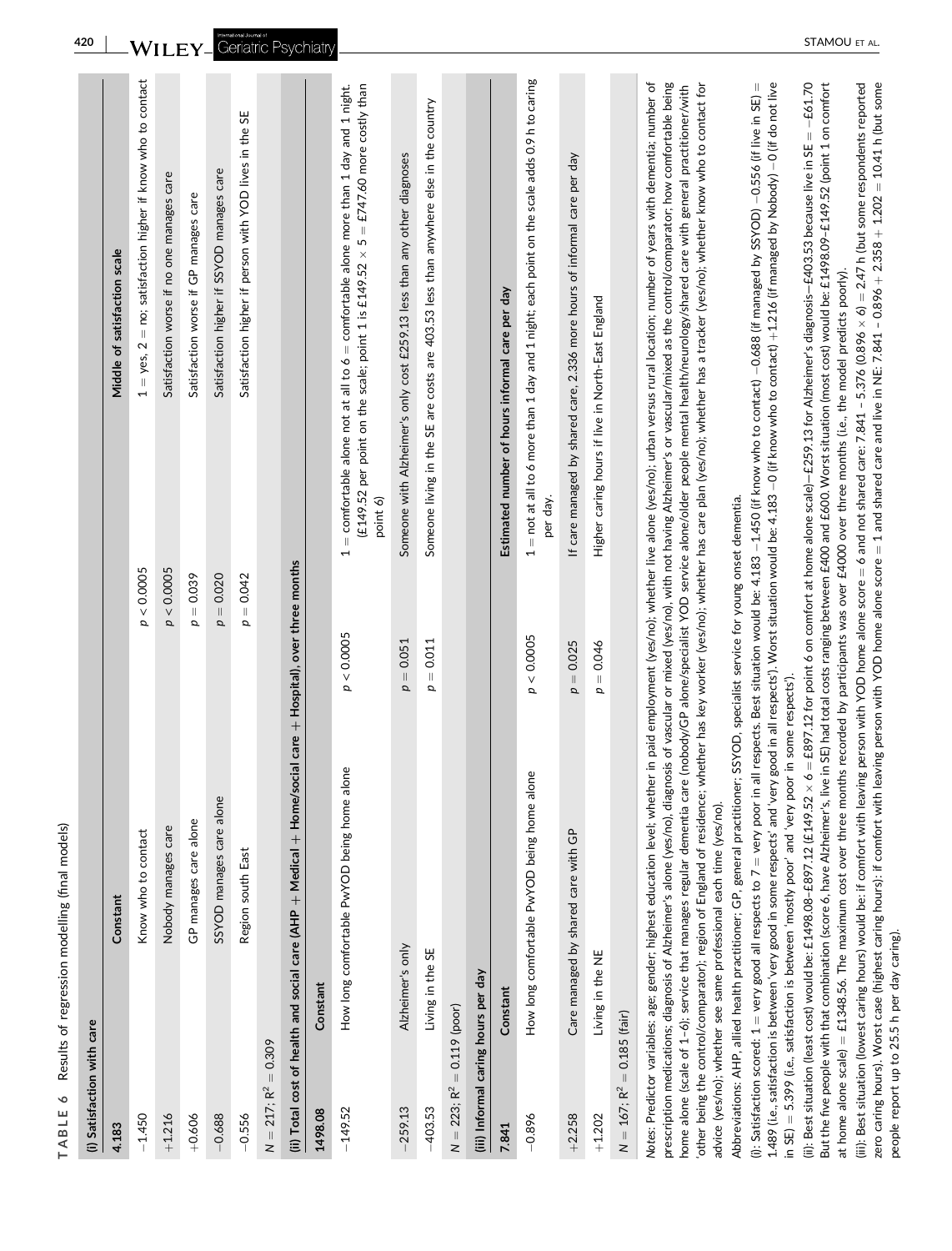reported as co-ordinating their ongoing care, with only about one in five managed by specialist services. Overall, the lack of support was striking: 42% reported no follow‐up within 6 weeks of diagnosis; 16% reported that no service managed their ongoing care; during the previous three months, almost half had attended no social activities for people with dementia, over 80% had no contact with a dementia‐ related charitable body (e.g., Alzheimer's Society) and around 70% of family members had neither attended a carers' group nor had any organisation to provide care to give them a break. While it is possible that many people with YOD, and supporting family members, chose to manage without support, it also seems possible that appropriate services were not available<sup>17</sup> or there was no sign-posting information.<sup>[22](#page-11-0)</sup>

The survey confirmed suggestions from previous work $8-13$  $8-13$  that care is superior in specialist YOD services. Those diagnosed in specialist services were far more likely to receive a follow‐up appointment within 6 weeks of diagnosis and more likely to have ongoing care management appointments at least quarterly. People diagnosed in YOD services were more likely to receive ongoing care management from the same service and were more likely to see the same professional at each appointment. More of those attending specialist YOD services reported having a care plan. Satisfaction scores were higher when care was provided through a specialist YOD service or a shared care arrangement. These findings were confirmed by regression modelling in which being in receipt of specialist YOD services made a positive contribution to service satisfaction. Whilst overall satisfaction varied, and low services use was reported, $8$  many people were satisfied with their care and offered examples of good quality support (reported elsewhere<sup>19</sup>).

The survey showed the significant contribution to caring by family members which dominated the costs of care. Median formal health and social care costs for those with YOD were under £400 compared to the estimated £8000 costs per family per 3 months. Costs of care of older people with dementia also show that unpaid care dominates. $23$ Average formal health and social care costs for older people with moderate dementia in the community in their second year postdiagnosis have been estimated as £2988 (£:2015) and family costs as £5184 (£:2015). $23$  It is notable that our survey found lower service costs and higher family costs for YOD than calculated for older people with dementia. Regression modelling confirmed that costs were positively related to the level of independence of the person with dementia, proxied by the amount of time they could be left alone, as also found for all-age dementia care. $23$ 

One unexpected finding was that those with YOD were being prescribed significantly more medications than family members/ supporters, even though they were similar in many aspects of social demography. Even though their medications may have included an anti-dementia medication, this difference raises an issue about the health and medication use of those with YOD which may be worthy of further exploration, particularly given previous research indicates high levels of psychotropic drug prescription for people with YOD living in the community.<sup>24</sup> The significant contribution of region, to respondents' satisfaction with services, service costs and amount of family care, implies possible geographical variation in provision.<sup>[16](#page-11-0)</sup> This could imply the need to level up services across the UK or could be due to regional cultural differences.

# **4.1** <sup>|</sup> **Strengths and limitations**

The survey achieved a large sample with over half of responses directly involving people living with YOD. A reasonable representation across UK regions, types of dementia, age of onset, current life situation and degree of independence/dependence was achieved. Although mean time since diagnosis (3.8 years) was relatively short, there was a relatively even split of those providing care for under, and over, 5 h per day (42.7% vs. 57.3%), and in the extent to which people with YOD could be at home alone, implying a reasonable degree of variation in extent of impairment due to dementia.

While this was the largest UK study focused on services for YOD to date, the numbers of those with rarer dementias were small, leading to a decision to combine a range of different diagnoses into an 'other' category for comparative analyses. Consequently, we were unable to discern different patterns between diagnostic groups. Furthermore, people with more severe cognitive impairment may have been under‐represented. These areas deserve further investigation, in particular to consider the service profile and satisfaction of those with fronto-temporal dementia (FTD), given the distinctive impact of FTD diagnoses. In addition, the survey relied on self-report from those with dementia or their supporters so information may include errors. Compromises in the survey questions were made to achieve a balance between accessibility and comprehensiveness, which means some detail could not be precisely gathered.

### **4.2** <sup>|</sup> **Clinical implications**

The findings demonstrate that specialist YOD services provide higher quality care both by objective indicators and in satisfaction ratings by people with YOD and family members. This, in the context of wider evidence that interventions and activities provided in generic dementia services are inappropriate and unacceptable for those with YOD, $15,17,18$  implies that local commissioners should seek to configure dementia services to include specialist YOD teams. Where diagnosis does not take place in a specialist YOD service, attention needs to be paid to transitional arrangements between diagnosis and post‐diagnostic support.

# **5** <sup>|</sup> **CONCLUSIONS**

There is great variation within diagnostic care pathways and ongoing care management for YOD in the UK, leading to disparate experiences. Overall, our survey respondents received few services and absorbed few resources. Specialist YOD services were associated